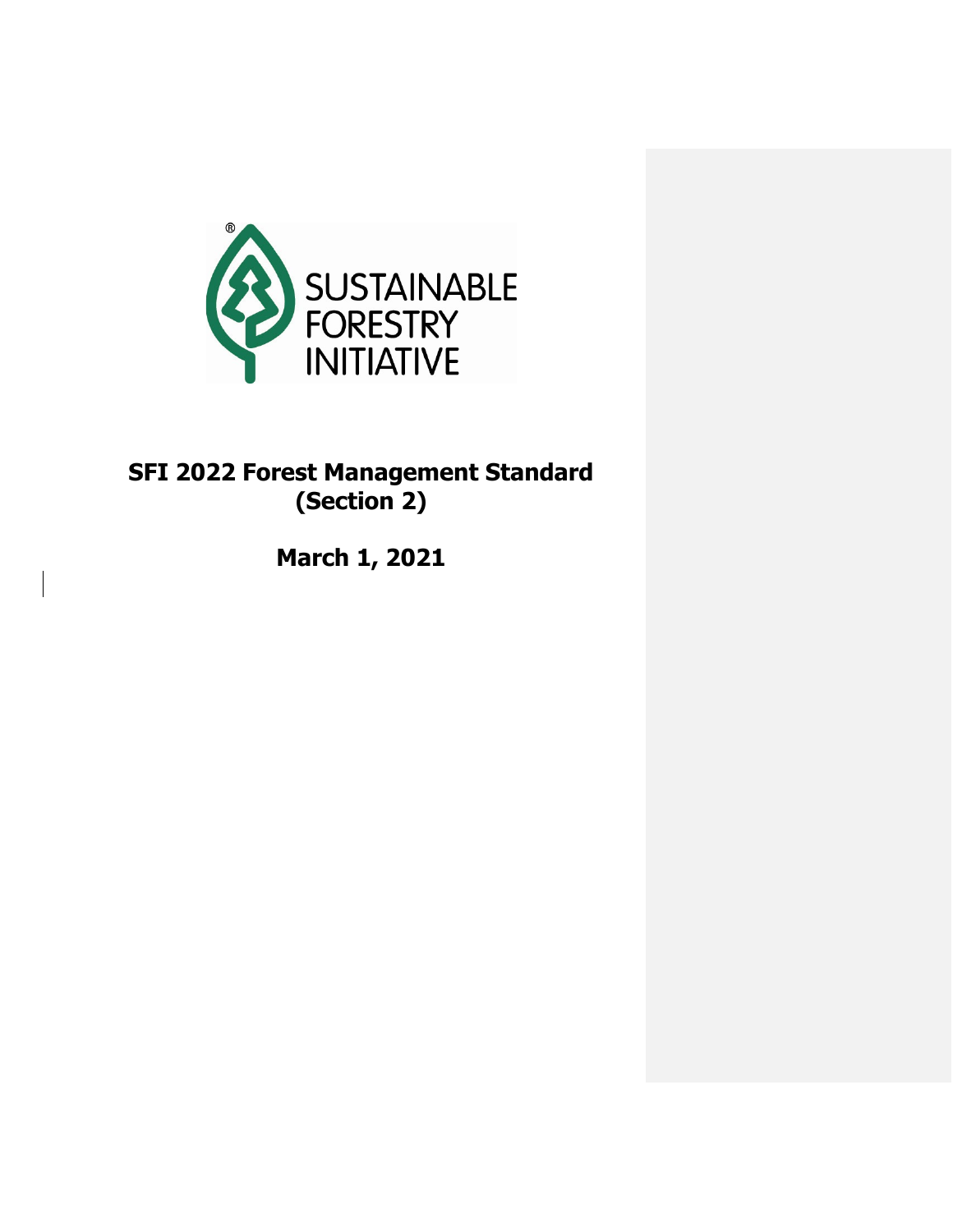# **Table of Contents**

| <b>GENERAL</b>                                                              | 3  |
|-----------------------------------------------------------------------------|----|
| 1.1 SCOPE                                                                   | 3  |
| <b>1.2 ADDITIONAL REQUIREMENTS</b>                                          | з  |
| <b>REFERENCES</b><br>1.3 <sub>2</sub>                                       | 3  |
| <b>FOREST MANAGEMENT STANDARD PRINCIPLES</b>                                | 4  |
| 1.5 FOREST MANAGEMENT STANDARD OBJECTIVES                                   |    |
| 1.6 SFI 2022 FOREST LAND MANAGEMENT REQUIREMENTS                            | q  |
| <b>OBJECTIVE 1. FOREST MANAGEMENT PLANNING</b>                              | q  |
| <b>OBJECTIVE 2. FOREST HEALTH AND PRODUCTIVITY</b>                          | 12 |
| <b>OBJECTIVE 3. PROTECTION AND MAINTENANCE OF WATER RESOURCES</b>           | 14 |
| <b>OBJECTIVE 4. CONSERVATION OF BIOLOGICAL DIVERSITY</b>                    | 15 |
| <b>OBJECTIVE 5. MANAGEMENT OF VISUAL QUALITY AND RECREATIONAL BENEFITS.</b> | 17 |
| <b>OBJECTIVE 6. PROTECTION OF SPECIAL SITES.</b>                            | 18 |
| <b>OBJECTIVE 7. EFFICIENT USE OF FIBER RESOURCES.</b>                       | 18 |
| OBJECTIVE 8. RECOGNIZE AND RESPECT INDIGENOUS PEOPLES' RIGHTS.              | 19 |
| <b>OBJECTIVE 9. CLIMATE SMART FORESTRY.</b>                                 | 20 |
| <b>OBJECTIVE 10. FIRE RESILIENCE AND AWARENESS.</b>                         | 21 |
| <b>OBJECTIVE 11. LEGAL AND REGULATORY COMPLIANCE.</b>                       | 22 |
| <b>OBJECTIVE 12. FORESTRY RESEARCH, SCIENCE AND TECHNOLOGY.</b>             | 23 |
| <b>OBJECTIVE 13. TRAINING AND EDUCATION.</b>                                | 24 |
| <b>OBJECTIVE 14. COMMUNITY INVOLVEMENT AND LANDOWNER OUTREACH.</b>          | 27 |
| <b>OBJECTIVE 15: PUBLIC LAND MANAGEMENT RESPONSIBILITIES.</b>               | 28 |
| <b>OBJECTIVE 16. COMMUNICATIONS AND PUBLIC REPORTING.</b>                   | 28 |
| <b>OBJECTIVE 17. MANAGEMENT REVIEW AND CONTINUAL IMPROVEMENT.</b>           | 29 |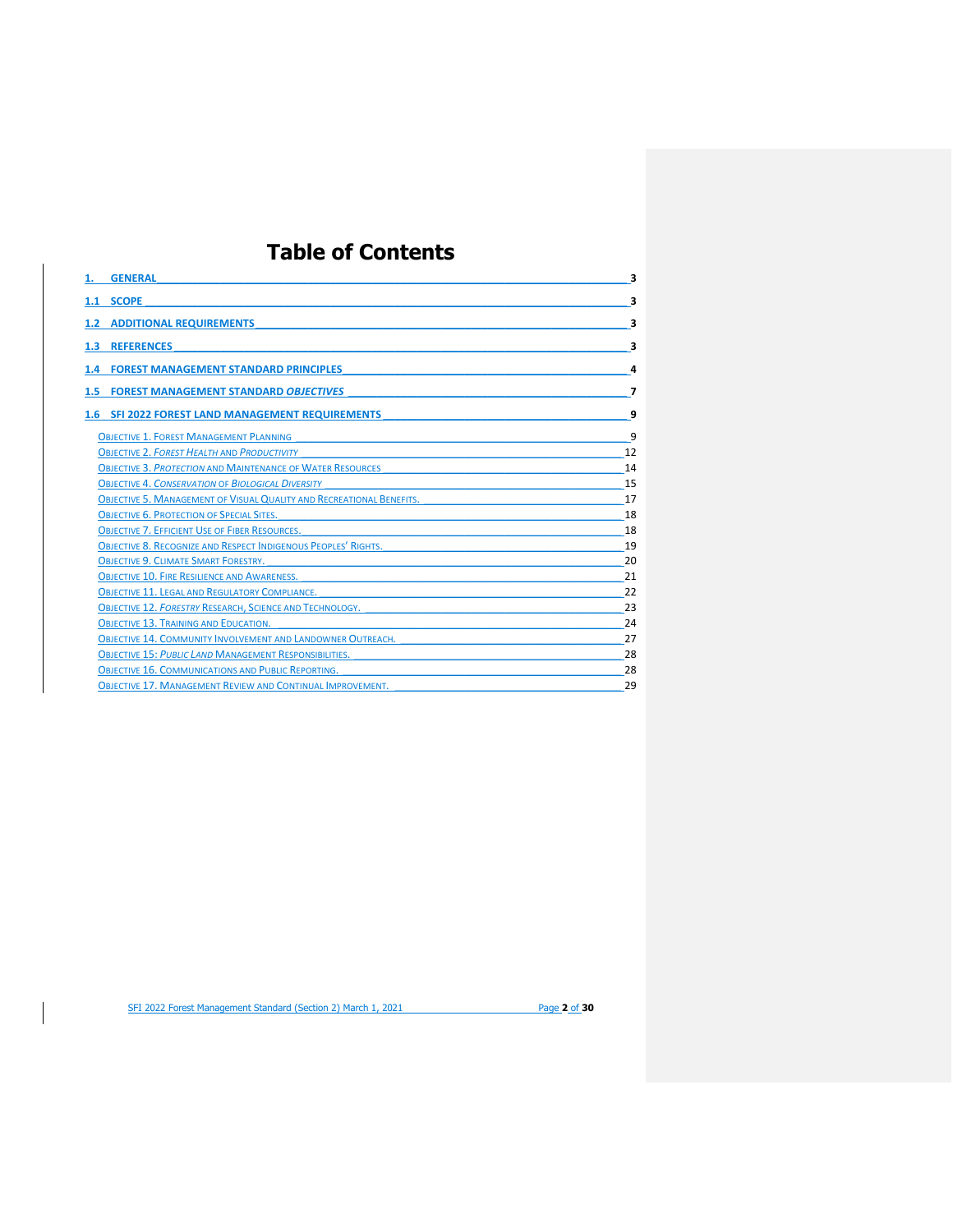# <span id="page-2-0"></span>**1. General**

## <span id="page-2-1"></span>**1.1 Scope**

## **What the Forest Management Standard Does**

The SFI 2022 15-2019 Forest Management Standard promotes sustainable forestry practicesbased on 13 Principles, 175 Objectives, 4137 Performance Measures and 1,1401 Indicators. These requirements include measures to protect water quality, biodiversity, wildlife habitat, species at risk and Forests with Exceptional Conservation Value.

## **What the Forest Management Standard Covers**

The SFI 2022 15-2019 Forest Management Standard applies to any Certified Organization that owns or has management authority for forestlands.

#### **Geographic Application of the Forest Management Standard**

The SFI 202215-2019 Forest Management Standard applies to organizations in the United States and Canada.

## <span id="page-2-2"></span>**1.2 Additional Requirements**

Certified Organizations with fiber sourcing programs (acquisition of roundwood and fieldmanufactured or primary-mill residual chips, pulp, and veneer to support a forest products facility), must also conform to the SFI 202215-2019 Fiber Sourcing Standard.

Use of the *SFI onOn-product Product* labels and claims shall follow Section 65 — Rules for Use of SFI On--Product Labels and Off-Product Marks as well as ISO 14020:2000.

## <span id="page-2-3"></span>**1.3 References**

This standard incorporates, by dated or undated reference, provisions from other publications. These normative and informative references are cited at the appropriate places in the text and the publications are listed hereafter. For dated and undated references, the latest edition of the publication applies.

### **Normative References**

- i. ISO/IEC 17021:201 $\underline{54}$  Conformity Assessment Requirements for bodies providing audit and certification of management systems
- ii. ISO/IEC Guide 2:2004 Standardization and related activities General vocabulary
- iii. Section  $87 -$ SFI Policies
- iv. Section  $109$  SFI 2015-2019 Audit Procedures and Auditor Qualifications and Accreditation
- v. Section  $1\underline{10}$  —- Communications and Public Reporting
- vi. Section  $143$  SFI Definitions

SFI 2022 Forest Management Standard (Section 2) March 1, 2021 Page **3** of **30**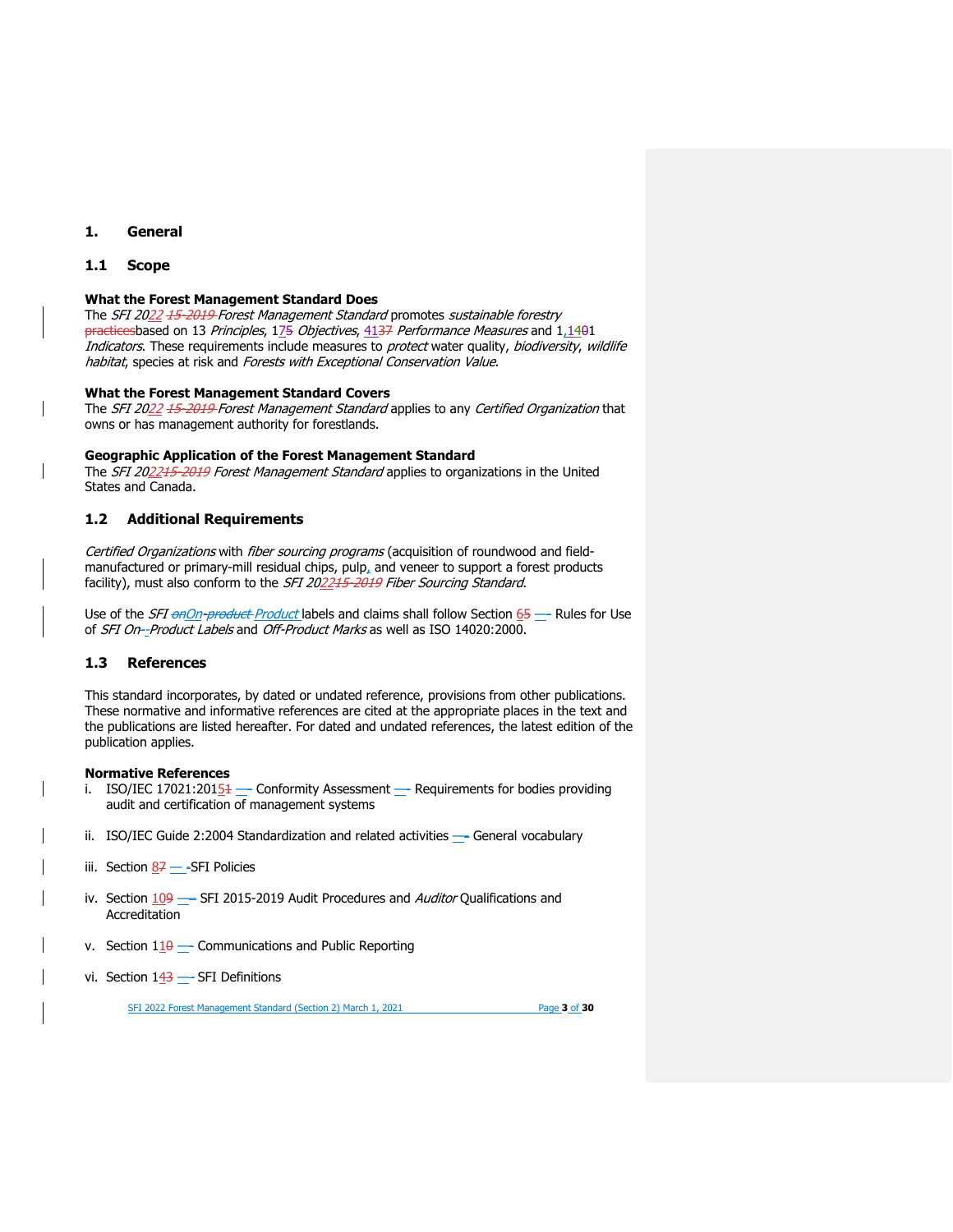vii. Interpretations for the Requirements for the SFI 2022<del>15-2019</del> Program For the purposes of this standard, the relevant definitions given in ISO/IEC Guide 2:2004 apply, together with the definitions in the SFI Definitions (Section  $143$ ).

#### **Informative References**

- i. ISO 14001:201504 Environmental Management Systems Specification with guidance for use
- ii. PEFC ST 1003:20180 Sustainable Forest Management Requirements, November 286, 20180
- iii. PEFC ST 1002:20180 Group Forest Management Certification, November 286, 20180
- iv. Section 76 Guidance to SFI 202215-2019 Standards
- v. Section  $98$   $-$  SFI Standards Development and Interpretations Process
- vi. Section  $12\pm 1$  Public Inquiries and Official Complaints
- vii. Section  $132$  Optional Modules

## <span id="page-3-0"></span>**1.4 Forest Management Standard Principles**

**SFI Program ParticipantsCertified Organizations believe forest landowners have an important** stewardship responsibility and a commitment to society, and they recognize the importance of maintaining viable commercial, family forest, and conservation forest land bases. They support sustainable forestry on forestland they manage and promote it on other lands. They support efforts to safequard *protect*private property rights, and to help all private landowners manage their forestland sustainably. In keeping with this responsibility, *Certified Organizations SFI* Program Participants shall have a written policy (or policies) to implement and achieve the following *principles*.

#### **1.** Sustainable Forestry

To practice *sustainable forestry* means to meeting the needs of the present while promotingwithout compromising the ability of future generations to meet their own needs by practicing a land stewardship ethic that integrates *reforestation* and the managing, growing, nurturing and harvesting of trees for useful products, and for the provision of ecosystem services such as the conservation of soil, air and water quality and quantity, *climate change* adaptation and mitigationearbon, biological diversity, wildlife and aquatic habitats, recreation and aesthetics.

# **2.** Forest Productivity **and Health**

To provide for regeneration after harvest, and maintain the health and productive capacity of the forest land base, and to *protect* and maintain long-term forest and soil health and productivity. In addition, to protect forests from economically  $\rightarrow$  environmentally or socially ,<br>undesirable <u>impacts<del>levels</del> of wildfire, pests, diseases, *invasive <del>exotic</del>species <del>plants and animals</del>*</u> and other damaging agents and thus maintain and improve long-term forest health and productivity.

#### **3.** Protection **of Water Resources**

SFI 2022 Forest Management Standard (Section 2) March 1, 2021 Page **4** of **30**

**Commented [SFI 1]:** Edit to expand beyond private forest land to reflect public forest tenures.

**Commented [SFI 2]:** Linkage to the new Objective 9 – Climate Change Adaptation and Mitigation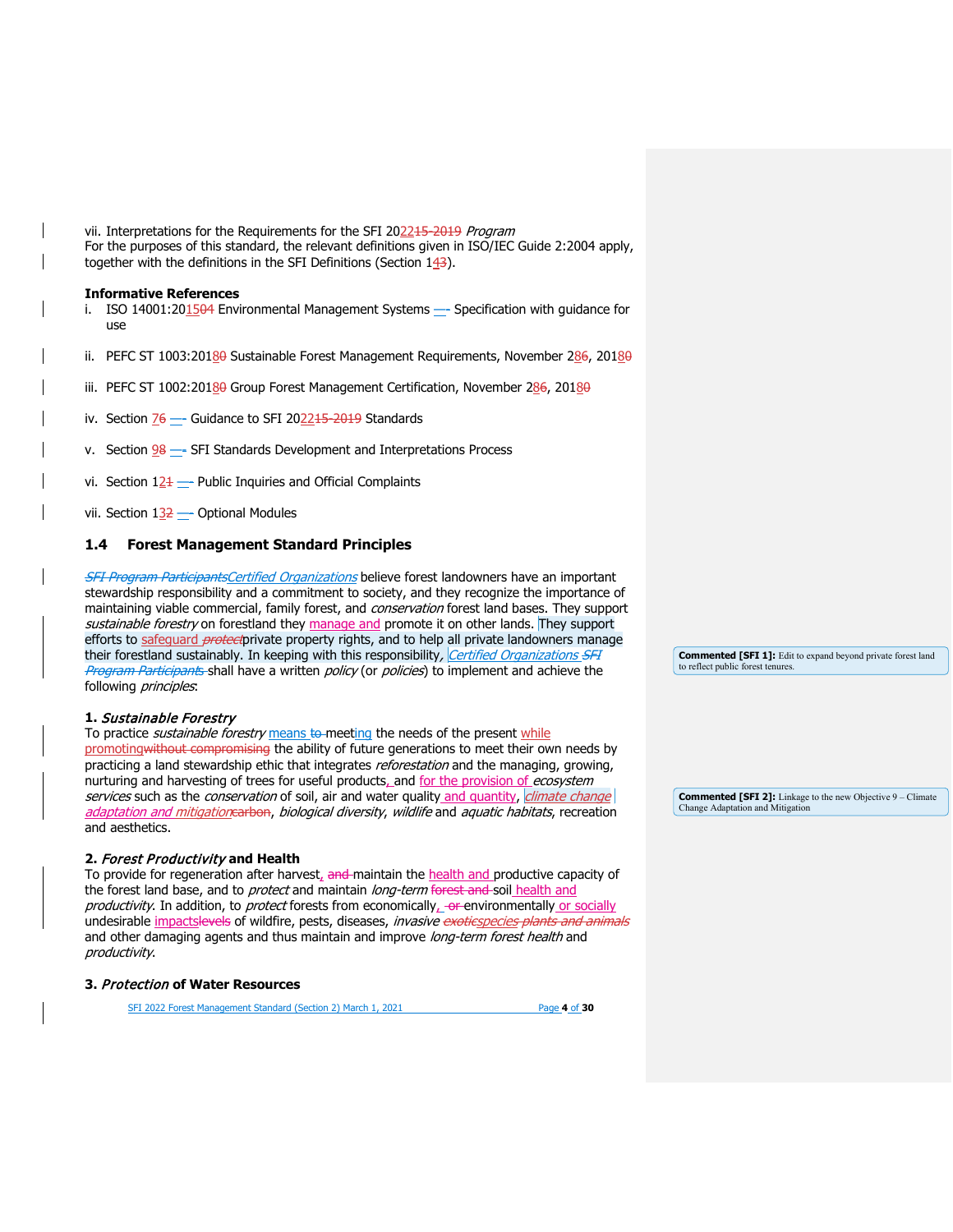To protect and maintain the water quality and quantity of water bodies and riparian areas, and to conform with forestry *best management practices* to *protect* water quality<u>, -a<del>nd quantity, t</del>o</u> meet the needs of both human communities and ecological systems.

SFI 2022 Forest Management Standard (Section 2) March 1, 2021 **Page 5** of 30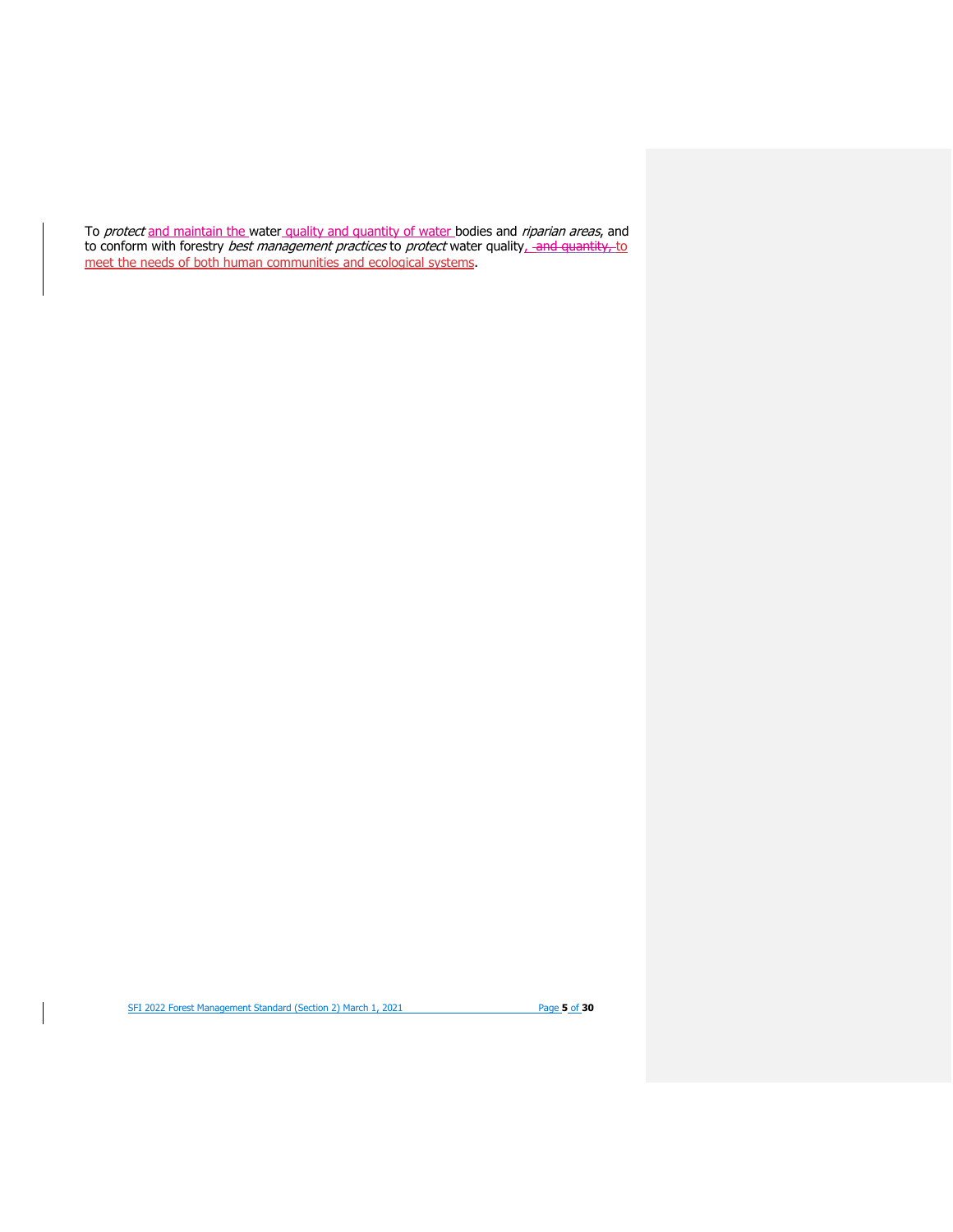# **4.** Protection **of** Biological Diversity

To manage forests in ways that protect and promote biological diversity, including animal and plant species, wildlife habitats, ecologically and culturally important species, threatened and endangered species (i.e., Forest with Exceptional Conservation Values) and native forest cover types at multiple scalesand ecological or natural community types.

# **5. Aesthetics and Recreation**

To manage the visual impacts of forest operations, and to provide recreational opportunities for the public.

# **6.** Protection **of** Special Sites

To manage lands that are ecologically, geologically or culturally important in a manner that takes into account their unique qualities.

# **7. Responsible** Fiber Sourcing **Practices in North America**

To use and promote among other forest landowners sustainable forestry practices that are is both scientifically credible and economically, environmentally and socially responsible.

# **78. Legal Compliance**

To comply with applicable federal, provincial, state, and local forestry and related environmental laws, statutes, and regulations.

# **89. Research**

To support advances in sustainable forest management through *forestry* research, science, and technology.

# **910. Training and Education**

To improve the practice of *sustainable forestry* through training and education *programs*.

#### **1044. Community Involvement and Social Responsibility, and Respect for Indigenous Rights**

To broaden the practice of *sustainable forestry* on all lands through community involvement, socially responsible practices, and through recognition and respect of Indigenous Peoples' rights and traditional forest-related knowledge.

# **112. Transparency**

To broaden the understanding of forest certification to the Forest Management Standard by documenting certification audits and making the findings publicly available.

# **123. Continual Improvement**

To continually improve the practice of forest management, and to monitor, measure and report performance in achieving the commitment to *sustainable forestry*.

# **132. Responsible** Fiber Sourcing

SFI 2022 Forest Management Standard (Section 2) March 1, 2021 Page **6** of **30**

**Commented [SFI3]:** Edit to retain P6 with edit to align with inclusion of 'ecologically important' in P4.

**Commented [SFI4]:** Now addressed in P. 12.

**Commented [SFI 5]:** Edit broadens the scope of what is being considered for research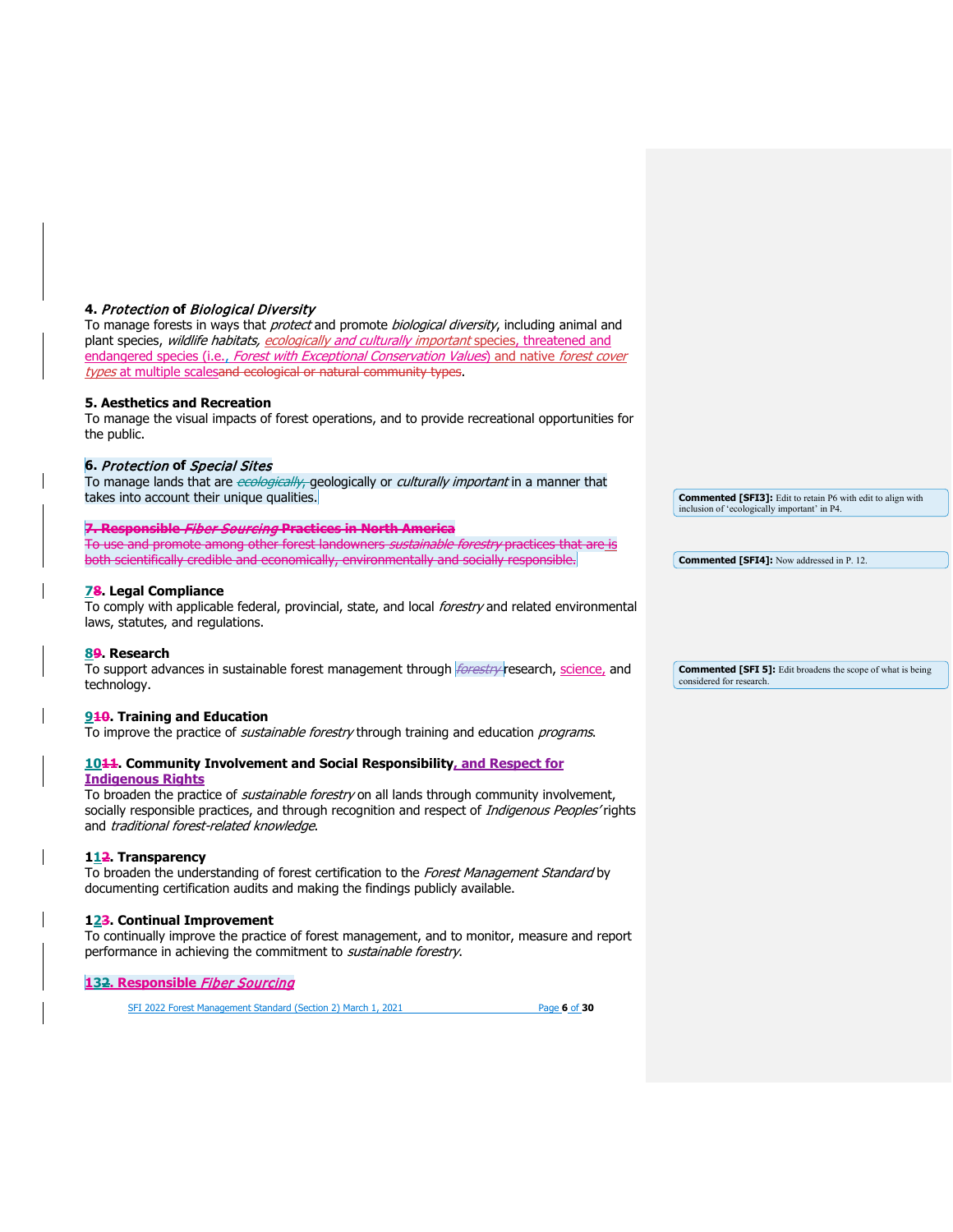| To use and promote sustainable forestry across a diversity of ownership and management types        |
|-----------------------------------------------------------------------------------------------------|
| in the United States and Canada that is both scientifically credible and socially, environmentally, |
| and economically responsible and to avoid sourcing from <i>controversial sources</i> both           |
| domestically and internationally, 1.5 Forest Management Standard Objectives                         |

<span id="page-6-0"></span>A Summary of the SFI 202215-2019 Forest Management Standard Objectives follows:

## **[Objective 1. Forest Management Planning](#page-8-2)**

To ensure forest management plans include long-term sustainable harvest levels and measures to avoid forest conversion or afforestation of ecologically important areas.

**Why it Matters:** Ensures that we grow more trees than we harvest, guaranteeing that forests will last for future generations.

## **[Objective 2.](#page-10-0)** Forest Health **and** Productivity

To ensure long-term forest productivity, carbon storage and conservation of forest resources through prompt reforestation, afforestation, deploying integrated pest management strategies, minimized chemical use, soil conservation, and protecting forests from damaging agents.

**Why it Matters:** Ensures that forests remain healthy and resilient which means better forest productivity including providing a reliable and renewable source of sustainably managed fiber for consumer products.

#### **Objective 3.** Protection **[and Maintenance of Water Resources](#page-13-0)**

To protect the water quality and water quantity of rivers, streams, lakes, wetlands, and other water bodies. through meeting or exceeding best management practices

**Why it Matters:** Protects water quality and quantity helps provide safe and abundant drinking water for all.

## **Objective 4.** Conservation **of** [Biological Diversity](#page-14-0)

To maintain or advance - manage the quality and distribution of *wildlife habitats* and contribute to the *conservation* of *biological diversity* at the by developing and implementing-stand- and landscape-level and across - measures that promote a diversity of types of forest and vegetation cover typeshabitats and successional stages including - and the *conservation* of forest plants and animals, including *aquatic species, as well as threatened and endangered* species, *Forests* with Exceptional Conservation Value, old-growth forests and ecologically important sites.

**Why it Matters:** Ensures that forests are managed to protect wildlife habitat and conserve biological diversity.

#### **Objective 5.** Management **of** Visual Quality **[and Recreational Benefits](#page-16-0)**

To manage the visual impact of forest operations and provide recreational opportunities for the public.

**Why it Matters:** Ensures that the public can continue to enjoy the aesthetic values and recreation opportunities of forests.

SFI 2022 Forest Management Standard (Section 2) March 1, 2021 Page **7** of **30**

**Commented [SFI6]:** New Principle to align with new Objective which applies in the U.S., Canada and internationally.

**Commented [SFI7]:** Conversion and Afforestation Subgroup edit.

**Commented [SFI8]: Why It Matters** statement – each Objective has a corresponding stateme

**Commented [SFI9]:** Topic now addressed in Objective 9. **Commented [SFI10]:** Oct 15 TG edit.

**Commented [SFI11]:** Forest Conservation Subgroup edit.

**Commented [SFI12]:** Forest Conservation Subgroup edit.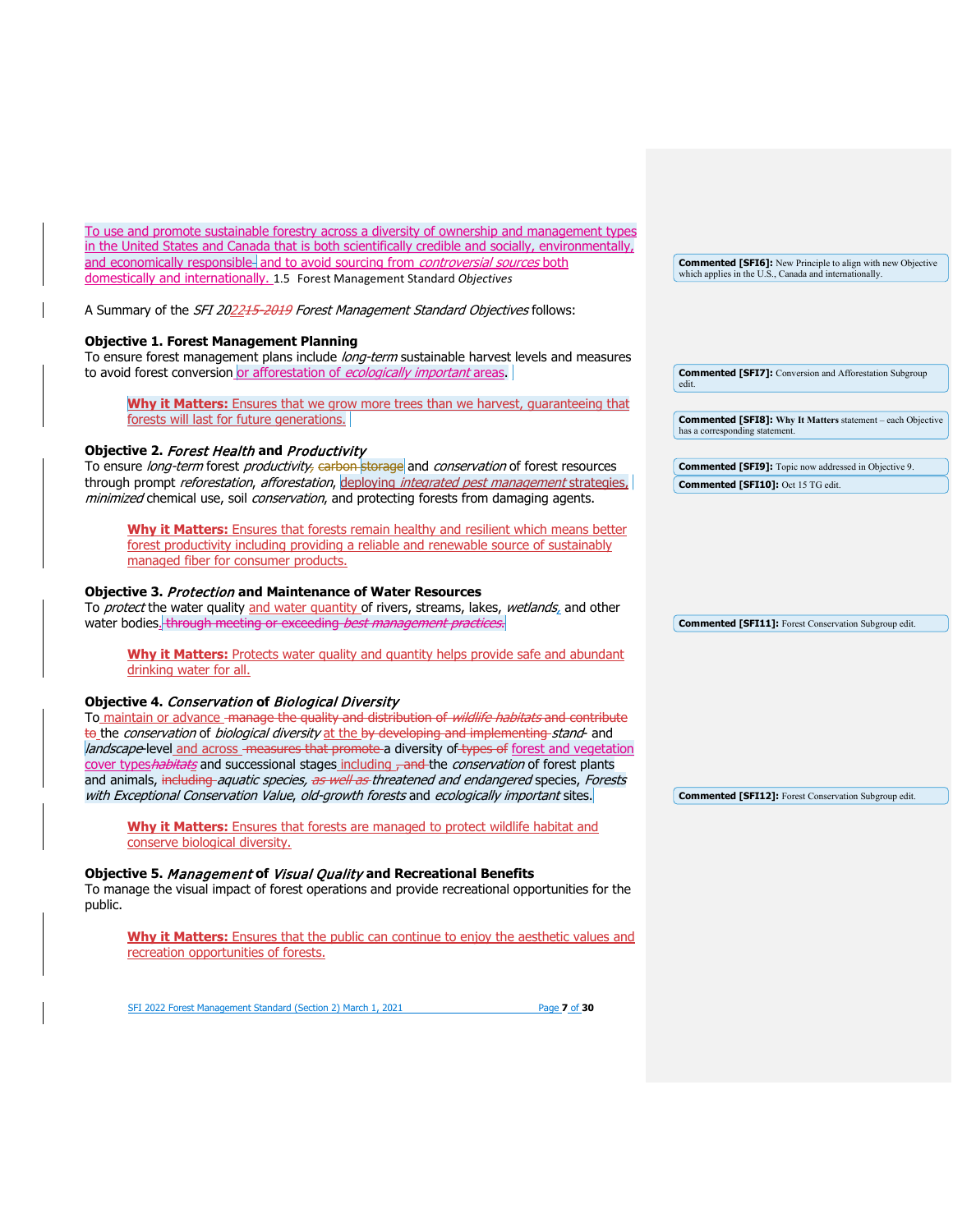#### **Objective 6.** Protection **of** [Special Sites](#page-17-2)

To manage lands that are geologically or *culturally important* in a manner that takes into account their unique qualities.

**Why it Matters:** Protects special sites that have important geological or cultural values.

## **[Objective 7. Efficient Use of Fiber Resources](#page-17-1)**

To *minimize* waste and ensure the efficient use of fiber resources.

**Why it Matters:** Ensures the economic well-being of communities that live and work near forests.

## **Objective 8. Recognize and Respect** Indigenous Peoples' **Rights**

To recognize and respect *Indigenous Peoples'* rights and traditional knowledge.

Why it Matters: Recognizing and respecting the *Indigenous Peoples'* rights supports relationship building and shared benefits from sustainably managed forests.

#### **Objective 9: Climate Smart Forestry**

To ensure forest management activities address climate change adaptation and mitigation measures.

**Why it Matters:** Ensures that SFI-certified forests make an important contribution to addressing the effects of climate change.

#### **Objective 10. Fire Resilience and Awareness**

To limit susceptibility of forests to undesirable impacts of wildfire and to raise community awareness of fire benefits, risks, and minimization measures.

**Why It Matters:** Ensures that forests are managed proactively relative to fire risk in the face of climate change, so that they can continue to store carbon, provide habitat for *wildlife*, and are a source of clean air and water while protecting public safety and human health.

#### **Objective 119. Legal and Regulatory Compliance**

To comply with all applicable laws and regulations including, international, federal, provincial, state, and *local*. laws and regulations.

**Why it Matters:** Compliance with all laws ensures the protection of the environmental and social values of forests.

#### **Objective 120.** Forestry **Research, Science and Technology**

To invest in *forestry* research, science and technology, upon which sustainable forest management decisions are based. and broaden the awareness of *climate change* impacts on forests, wildlife and biological diversity.

**Commented [SFI13]:** Forest Conservation Subgroup edit

**Commented [SFI14]:** The new Climate Change Objective captures the intent of this requirement.

SFI 2022 Forest Management Standard (Section 2) March 1, 2021 Page **8** of **30 Why it Matters:** Forest research means healthier, more productive forests.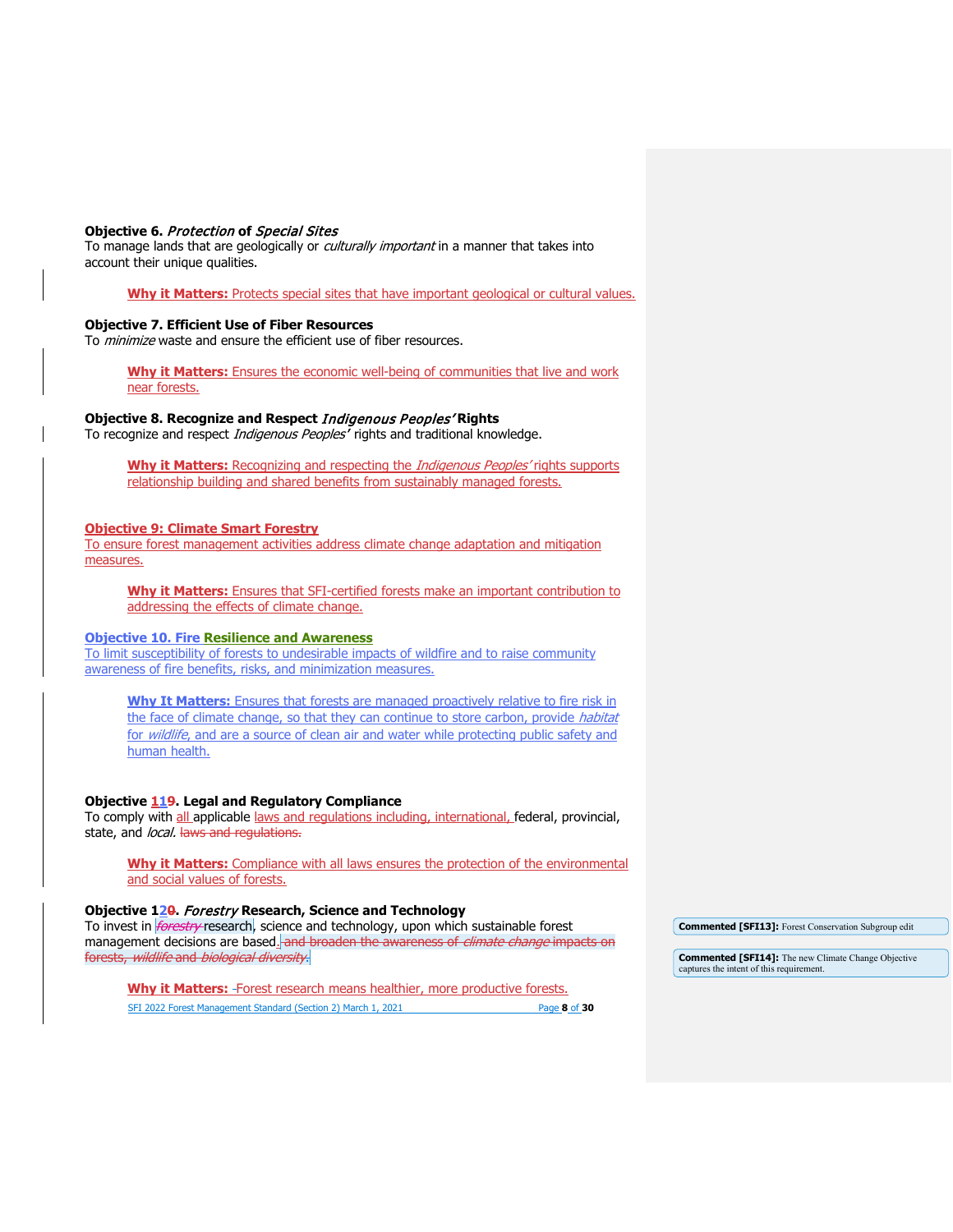## **Objective 131. Training and Education**

To improve the implementation of *sustainable forestry* practices through appropriate training and education *programs*.

**Why it Matters:** Training and educating foresters means forest management plans are more accurately implemented, ensuring the well-being of our forests.

#### **Objective 142. Community Involvement and Landowner Outreach**

To broaden the practice of *sustainable forestry* through public outreach, education, and involvement, and to support the efforts of SFI Implementation Committees.

**Why it Matters:** Outreach and education improves the public's understanding of how important sustainable forestry is to local and global issues.

# **Objective 153.** Public Land **Management Responsibilities**

To participate and implement sustainable forest management on *public lands.* 

Why it Matters: Protects the environmental, social, and economic values of public forests.

#### **Objective 164. Communications and Public Reporting**

To increase transparency and to annually report progress on conformance with the *SFI Forest* Management Standard.

**Why it Matters:** Reporting the results of third-party audits increases the public's understanding of forest certification.

#### **Objective 175. Management Review and Continual Improvement**

To promote continual improvement in the practice of *sustainable forestry* by conducting a management review and monitoring performance.

**Why it Matters:** Encourages continual improvement of sustainable forestry practices, a cornerstone of sustainable forestry.

## <span id="page-8-2"></span><span id="page-8-0"></span>**1.6 SFI 2022 15-2019 Forest Land Management Requirements**

## <span id="page-8-1"></span>**[Objective 1. Forest Management Planning](#page-8-2)**

To ensure forest management plans include long-term sustainable harvest levels and measures to avoid forest conversion or afforestation of ecologically important areas.

Performance Measure 1.1. *Certified Organizations Program Participants* shall ensure that forest management plans include long-term harvest levels that are sustainable and consistent with appropriate growth-and-yield models.

Indicators:

1. Forest management planning at a level appropriate to the size and scale of the operation, including:

SFI 2022 Forest Management Standard (Section 2) March 1, 2021 Page **9** of **30**

**Commented [SFI 15]:** Edit to reflect incorporating the topic of afforestation in Obj 1, moving it from Obj 2.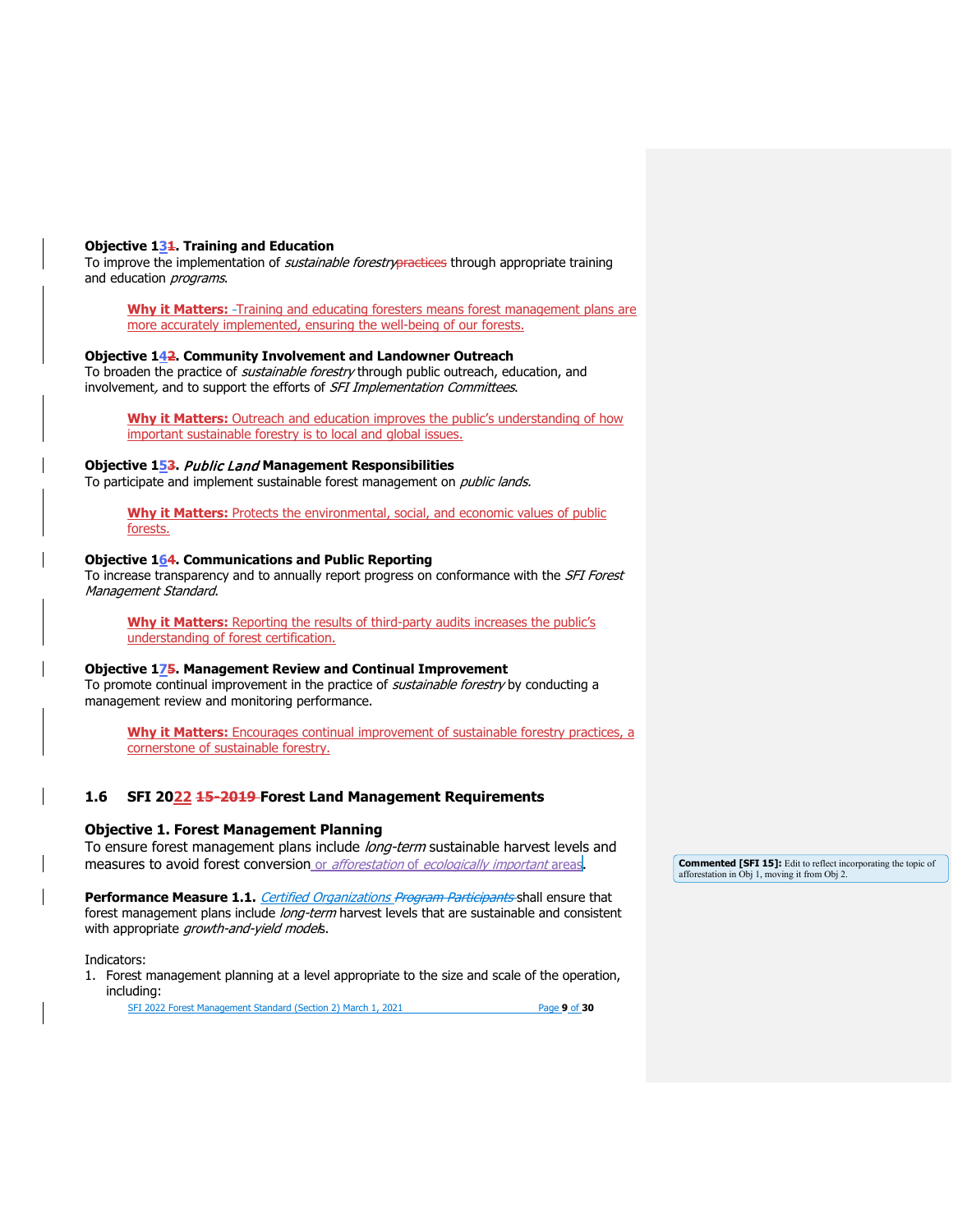| a. a long-term resources analysis;                                                                                                                                 |                                                                                                                                             |
|--------------------------------------------------------------------------------------------------------------------------------------------------------------------|---------------------------------------------------------------------------------------------------------------------------------------------|
| a periodic or ongoing <i>forest inventory</i> ;<br>b.                                                                                                              |                                                                                                                                             |
| a land classification system;<br>c.                                                                                                                                |                                                                                                                                             |
| biodiversity at landscape scales;<br>d.                                                                                                                            |                                                                                                                                             |
| soils inventory and maps, where available;<br>e.                                                                                                                   |                                                                                                                                             |
| access to and use of growth-and-yield modeling capabilities;                                                                                                       | <b>Commented [SFI 16]:</b> Edit to recognize use of G&Y modeling.                                                                           |
| up-to-date maps or a geographic information system (GIS);<br>g.                                                                                                    |                                                                                                                                             |
| recommended sustainable harvest levels for areas available for harvest; and<br>h.                                                                                  |                                                                                                                                             |
| consideration a review of non-timber issues such as (e.g., recreation, tourism, pilot<br>i.                                                                        |                                                                                                                                             |
| projects and economic incentive programs to promote water protection, carbon                                                                                       |                                                                                                                                             |
| storage, bioenergy feedstock production, or biological diversity conservation, or to<br>address climate-induced ecosystem change).                                 |                                                                                                                                             |
| consideration of <i>bioenergy feedstock</i> production;                                                                                                            | <b>Commented [SFI17]:</b> Edit to retain the existing requirement<br>making the edit to replace 'review' with 'consideration' and e.g. with |
| consideration of pilot projects and economic incentive programs to promote water                                                                                   | 'such as'.                                                                                                                                  |
| protection, carbon storage, or biological diversity conservation, or to address                                                                                    |                                                                                                                                             |
| climate induced ecosystem change).                                                                                                                                 | <b>Commented [SFI18]:</b> Removing j. and k. in keeping with the                                                                            |
|                                                                                                                                                                    | edit above to revert to existing text for 1.1.1 i.                                                                                          |
| 2. Documented current harvest trends fall within <i>long-term</i> sustainable levels identified in the                                                             |                                                                                                                                             |
| forest management plan.                                                                                                                                            |                                                                                                                                             |
|                                                                                                                                                                    |                                                                                                                                             |
| 3. A forest inventory system and a method to calculate growth and yield is used to determine                                                                       |                                                                                                                                             |
| annual and/or periodic harvest levels.                                                                                                                             | <b>Commented [SFI 19]:</b> Edit to link forest inventory to harvest                                                                         |
|                                                                                                                                                                    | level determination.                                                                                                                        |
| 4. Periodic updates of <i>forest inventory</i> and recalculation of planned harvests to account for                                                                |                                                                                                                                             |
| changes in growth due to <i>productivity</i> increases or decreases, including but not limited to:                                                                 |                                                                                                                                             |
| improved data, long-term drought, fertilization, climate change, changes in forest land                                                                            |                                                                                                                                             |
| ownership and tenure, or forest health.                                                                                                                            |                                                                                                                                             |
|                                                                                                                                                                    |                                                                                                                                             |
| 5. Documentation of forest management practices (such as: planting, fertilization and thinning)                                                                    |                                                                                                                                             |
| consistent with assumptions in harvest plans.                                                                                                                      |                                                                                                                                             |
|                                                                                                                                                                    |                                                                                                                                             |
| 6. Assessment of the local or regional social, environmental, and economic effects impacts of                                                                      | <b>Commented [SFI 20]:</b> Edit to clarify the intended scale of the<br>assessment.                                                         |
| forest management operations contained in the forest management plan, and consideration<br>of how the results can be incorporated into the forest management plan. |                                                                                                                                             |
|                                                                                                                                                                    | <b>Commented [SFI 21]:</b> Edit addressing how the results of an<br>assessment could be incorporated in the management plan.                |
| Performance Measure 1.2. <i>Certified Organizations Program Participants</i> shall not convert one                                                                 | <b>Commented [SFI 22]:</b> This was an interpretation which is now                                                                          |
| <i>forest cover type</i> to another <i>forest cover <del>type, unless</del>type unless an assessment has been</i>                                                  | incorporated into the Standard. (Interpretation #2, Part 1).                                                                                |
| conducted to determine ecological impacts and provide appropriate justification.jed                                                                                |                                                                                                                                             |
| <b>circumstances</b>                                                                                                                                               |                                                                                                                                             |
|                                                                                                                                                                    |                                                                                                                                             |
| Indicators:                                                                                                                                                        |                                                                                                                                             |
| 1. Certified Organizations Program Participants shall not convert one forest cover type to                                                                         |                                                                                                                                             |
| another forest cover type, unless the conversion:                                                                                                                  |                                                                                                                                             |
| does not convert native forest cover types that are rare, ecologically important, or                                                                               |                                                                                                                                             |
| whichthat put any native forest cover types at risk of becoming rare; I is in                                                                                      |                                                                                                                                             |
| compliance with relevant national and regional policy and legislation related to land                                                                              | <b>Commented [SFI 23]:</b> Edit to remove "long term" as significant<br>impacts could occur sooner than 1 economic rotation which is the    |
| use and forest management; and                                                                                                                                     | definition of "long term".                                                                                                                  |
| does not create significant long term adverse impacts on Forests with Exceptional<br>b.                                                                            | Keeping "long term' could be interpreted to mean near term                                                                                  |
| Conservation Value, old growth forests, forest critical to threatened and endangered                                                                               | outcomes for maintaining native forts types and ecological function                                                                         |
| SFI 2022 Forest Management Standard (Section 2) March 1, 2021<br>Page 10 of 30                                                                                     | are not important.                                                                                                                          |
|                                                                                                                                                                    |                                                                                                                                             |
|                                                                                                                                                                    |                                                                                                                                             |
|                                                                                                                                                                    |                                                                                                                                             |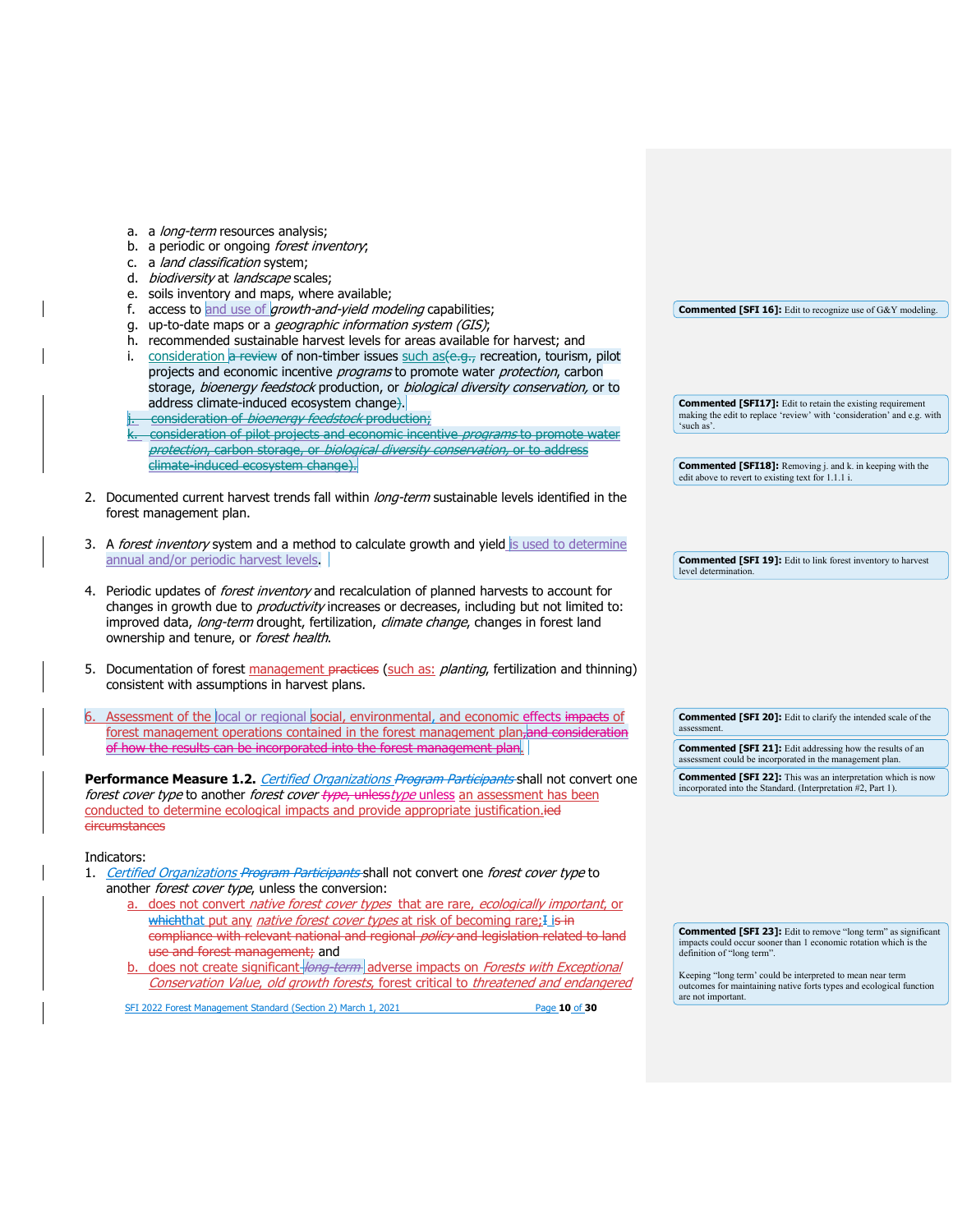species, or special sites or ecologically important non-forest eco-systems; Would not convert *native* forest types that are rare and ecologically significant at the *landscape* level or put any *native* forest types at risk of becoming rare; and

includes objectives for *long-term* outcomes that support maintaining *native forest* cover types and ecological function; and Does not create significant long-term adverse impacts on Forests with Exceptional Conservation Value, old-growth forests, forests critical to threatened and endangered species, and special sites.

- is in compliance with relevant national and regional policy and legislation related to land use and forest management.
- 2. Any proposed conversion deemed appropriate per 1.2.1, and which has considered impacts relative to scale, may be implemented subject to Where a Program Participant intends to convert another *forest cover type*, an a landscape assessment that considers:
	- a. a response to address *forest health* issues such as pests or pathogens, or proactive consideration of anticipated impacts of fire or climate change, reforestation challenges, or riparian *protection* needs, provided that such justification is supported by the *best scientific information*eredible science. Productivity and stand quality conditions and impacts which may include social and economic values;
	- site productivity, economics, and/or stand quality.Specific ecosystem issues related to the site such as invasive species, insect or disease issues, riparian *protection* needs and others as appropriate to site including regeneration challenges; and
	- c. ecological impacts of the conversion including a reviewat the site and *landscape* scale, as well as consideration for any appropriate mitigation measures; and
	- d. appropriate consultation with local communities, Indigenous Peoples, and other stakeholders who could be affected by such activities.

Performance Measure 1.3. *Certified Organizations Program Participants* shall not have within the scope of their certification to this *SFI Standard*, forest lands that have been converted to non-forest land use.

Indicator:

1. Forest lands converted to other land uses shall not be certified to this *SFI Standardstandard*. This does not apply to forest lands used for forest and *wildlife* management such as *wildlife* food plots or infrastructure such as forest roads, log processing areas, trails, etc.

<span id="page-10-0"></span>Performance Measure 1.4. Certified Organizations shall not afforest in locations which negatively impact ecologically important natural communities, threatened and endangered species, or native natural communities which could be at risk of becoming rare.

Indicator:

- 1. Any *afforestation* activity must include an evaluation of the proposed site to determine the presence of:
	- a. ecologically important natural communities, or
	- b. threatened and endangered species, or
	- native natural communities which that could be at risk of becoming rare.

Afforestation shall not occur on that location if the evaluation determines a negative impact tothe presence of:

a. ecologically important natural communities, or

SFI 2022 Forest Management Standard (Section 2) March 1, 2021 Page **11** of **30**

**Commented [SFI 24]:** Edit to reference to ecologically important non-forest ecosystems.

**Commented [SFI 25]:** Edit clarifying that the assessment is at the landscape level.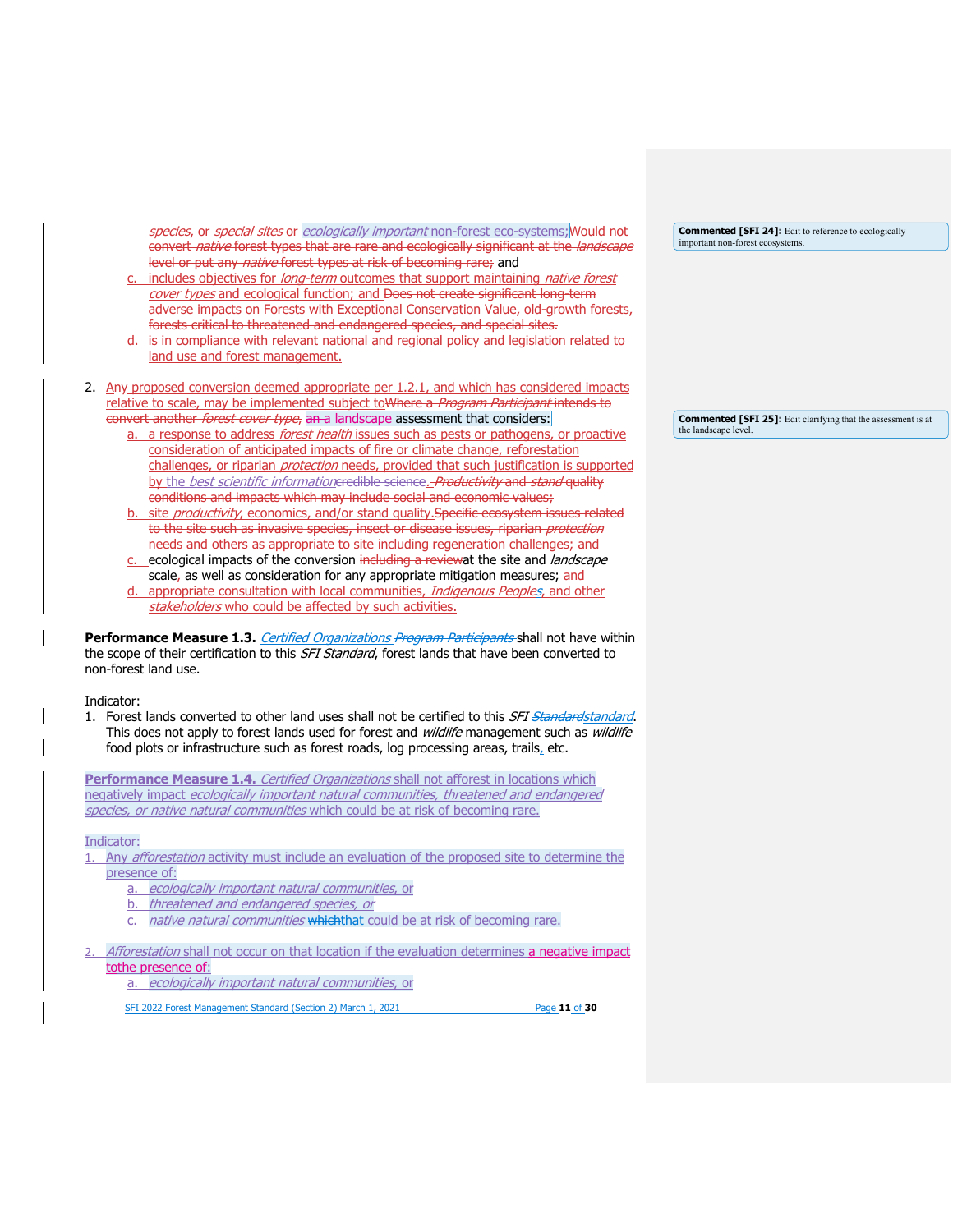<span id="page-11-0"></span>

| b. threatened and endangered species, or                                                                                                                                                                                                                                                                                                                                                                                             |                                                                                                                                                                                      |
|--------------------------------------------------------------------------------------------------------------------------------------------------------------------------------------------------------------------------------------------------------------------------------------------------------------------------------------------------------------------------------------------------------------------------------------|--------------------------------------------------------------------------------------------------------------------------------------------------------------------------------------|
| native natural communities which could be at risk of becoming rare.                                                                                                                                                                                                                                                                                                                                                                  | <b>Commented [SFI 26]:</b> New Performance Measure to address the<br>topic of afforestation more thoroughly.                                                                         |
| Objective 2. Forest Health and Productivity<br>To ensure long-term forest productivity, forest health, earbon storage and conservation<br>of forest resources through prompt reforestation, afforestation, deploying integrated<br>pest management strategies, minimized chemical use, soil conservation, and protecting<br>forests from damaging agents.                                                                            | <b>Commented [SFI27]:</b> Item now addressed in Objective 9.<br>Commented [SFI28]: TG edit - Oct 15.                                                                                 |
| <b>Performance Measure 2.1.</b> Certified OrganizationsProgram Participants shall promptly<br>reforest after final harvest.                                                                                                                                                                                                                                                                                                          |                                                                                                                                                                                      |
| Indicators:<br>1. Documented <i>reforestation</i> plans, including designation of all harvest areas for either natural,<br>planted, or direct seeded regeneration and prompt reforestation, unless delayed for site-<br>specific environmental or forest health considerations or legal requirements, through<br>planting within two years or two planting seasons, or by planned natural regeneration<br>methods within five years. |                                                                                                                                                                                      |
| 2. Clear criteria to judge adequate regeneration and appropriate actions to correct<br>understocked areas and achieve acceptable species composition and stocking rates for<br>planting, direct seeding, and natural regeneration.                                                                                                                                                                                                   |                                                                                                                                                                                      |
| 3. Plantings of native or non-invasive naturalized exotic tree species are preferred. In<br>exceptional circumstances where exotic tree species are being planted, they should not<br>increase <i>minimize</i> -risk to <i>native</i> ecosystems.                                                                                                                                                                                    | <b>Commented [SFI29]:</b> Revised as per Tsk Group discussion. Edit                                                                                                                  |
| 4. Protection of desirable or planned advanced natural regeneration during harvest.                                                                                                                                                                                                                                                                                                                                                  | recognizes that SFI-certified organizations should plant either native<br>or naturalized tree species.                                                                               |
| 5. Any planned Aafforestation activity should include an evaluation a plan programs that<br>considers potential ecological impacts of the selection and <i>planting</i> of tree species in non-<br>forested landscapes.<br>Performance Measure 2.2. Certified Organizations Program Participants shall have a<br>program to minimize chemical use required to achieve management objectives while protecting                         | <b>Commented [SFI 30]:</b> Afforestation now has its own PM - PM<br>1.4.                                                                                                             |
| employees, neighbors, the public and the environment, including wildlife and <i>aquatic habitats</i> .                                                                                                                                                                                                                                                                                                                               |                                                                                                                                                                                      |
| Indicators:<br>Pest management shall be implemented through the u <del>Use</del> of <i>integrated pest management</i><br>1.<br>shall be preferred.                                                                                                                                                                                                                                                                                   | <b>Commented [SFI 31]:</b> Definition of 'integrated pest                                                                                                                            |
| 2. Minimized chemical use required to achieve management objectives.                                                                                                                                                                                                                                                                                                                                                                 | management' was edited to align with PEFC's definition which is<br>adopted from FAO. Section 13 reflects this edit.<br><b>Commented [SFI32]:</b> Edit to improve auditability of the |
| 3. Use of least-toxic and narrowest-spectrum pesticides necessary to achieve management<br><i>objectives.</i>                                                                                                                                                                                                                                                                                                                        | requirement - 'shall be preferred' is subjective and hard to audit.                                                                                                                  |
| Use of pesticides registered for the intended use and applied in accordance with label<br>requirements.                                                                                                                                                                                                                                                                                                                              |                                                                                                                                                                                      |

SFI 2022 Forest Management Standard (Section 2) March 1, 2021 Page 12 of 30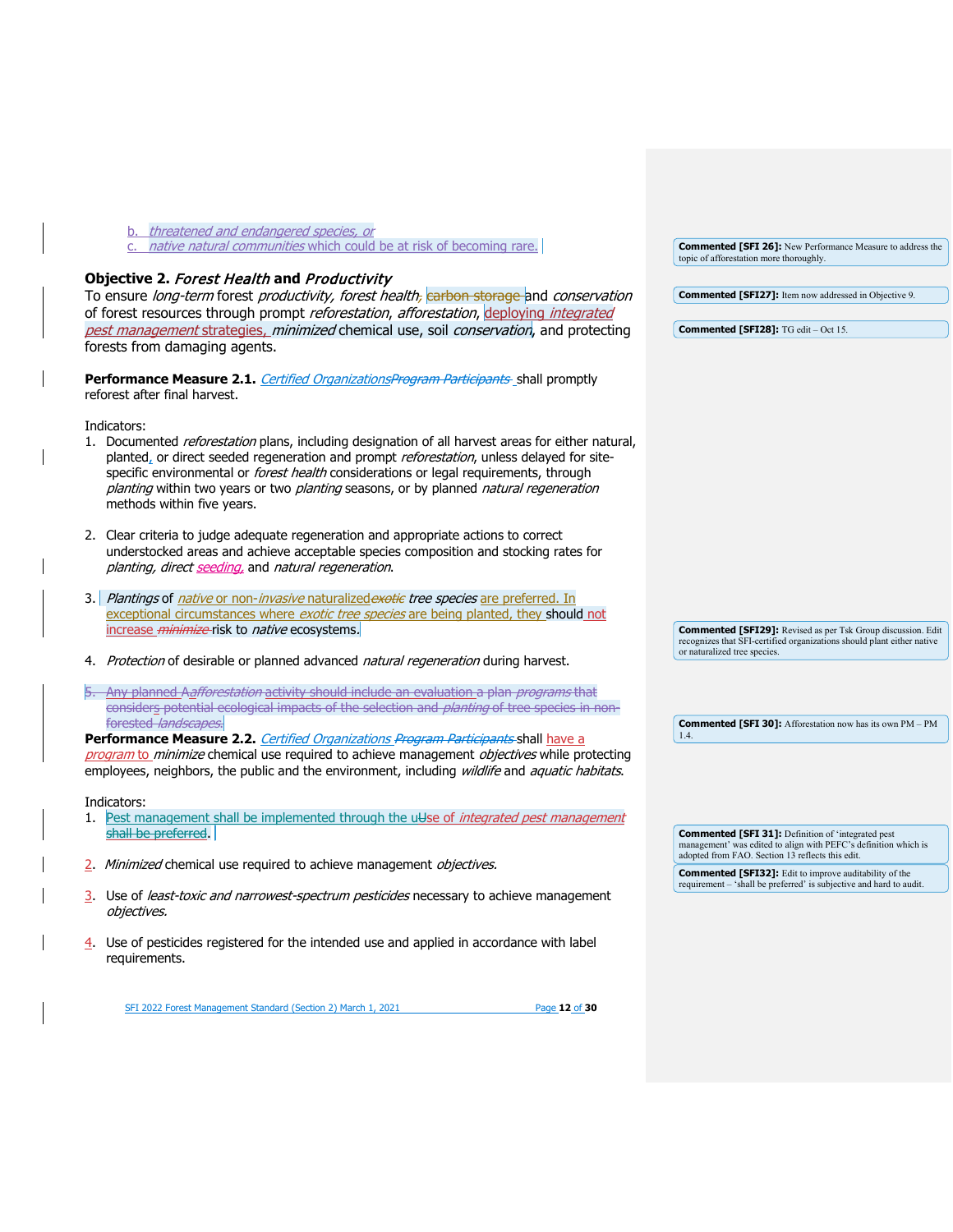- 5. The World Health Organization (WHO) type 1A and 1B pesticides shall be prohibited, except where no other viable alternative is available.
- 6. Use of pesticides banned under the Stockholm Convention on Persistent Organic Pollutants (2001) shall be prohibited.
- $7_{\rm s}$  Supervision of forest chemical applications by state- or provincially-trained or certified applicators.
- 8. Use of management practices appropriate to the situation, for examplesuch as:
	- a. notification of adjoining landowners or nearby residents concerning applications and chemicals used;
	- b. appropriate multilingual signs or oral warnings;
	- c. control of public road access during and immediately after applications;
	- d. designation of streamside and other needed buffer strips;
	- e. use of positive shutoff and minimal-drift spray valves;
	- f. aerial application of forest chemicals parallel to buffer zones to limit *minimize* drift;
	- g. monitoring of water quality or safeguards to ensure proper equipment use and protection of streams, lakes, and other water bodies;
	- h. appropriate transportation and storage of chemicals;
	- i. use of spill response plans and chemical spill kits;
	- $j$ i. filing of required state or provincial reports; and/or
	- $k_i$ . use of methods to ensure *protection* of *threatened and endangered* species.

Performance Measure 2.3. Certified Organizations Program Participants shall implementforest management practices whichthat to protect and maintain forest and soil productivity and soil health.

Indicators:

- 1. Process to identify soils vulnerable to compaction, and use of appropriate methods, including the use of soil maps where available, to avoid excessive soil disturbance.
- 2. Use of erosion control measures to *minimize* the loss of soil and impacts to site *productivity*.
- 3. Post-harvest conditions conducive to maintaining site productivity (such as:e.g., limited rutting, retained down woody debris and minimized skid trails).
- 4. Retention of vigorous trees during partial harvesting, consistent with scientific silvicultural standards for the area.
- 5. Criteria Practices that address harvesting and site preparation to *protect* soil *productivity* and soil health.
- 6. Road construction, and skidding layout, and harvest plans designed to *minimize* impacts to soil *productivity*- and soil health.
- Protection of residual trees from material damage resulting from harvesting, stand tending, road or trail construction or construction of in-woods log processing areas.

**Commented [SFI 33]:** New sub indicator to reference spill prevention

**Commented [SFI 34]:** Task Group determined that a new term 'soil health' should be adopted to highlight values in the soil other than the soils ability to grow trees.

**soil health**: the continued capacity of soil to function as a vital living ecosystem that sustains plants, animals, and humans. (USDA)

**Commented [SFI35]:** Subgroup determined that existing requirements in Obj 2, 3 & 4 meet the intent.

SFI 2022 Forest Management Standard (Section 2) March 1, 2021 Page 13 of 30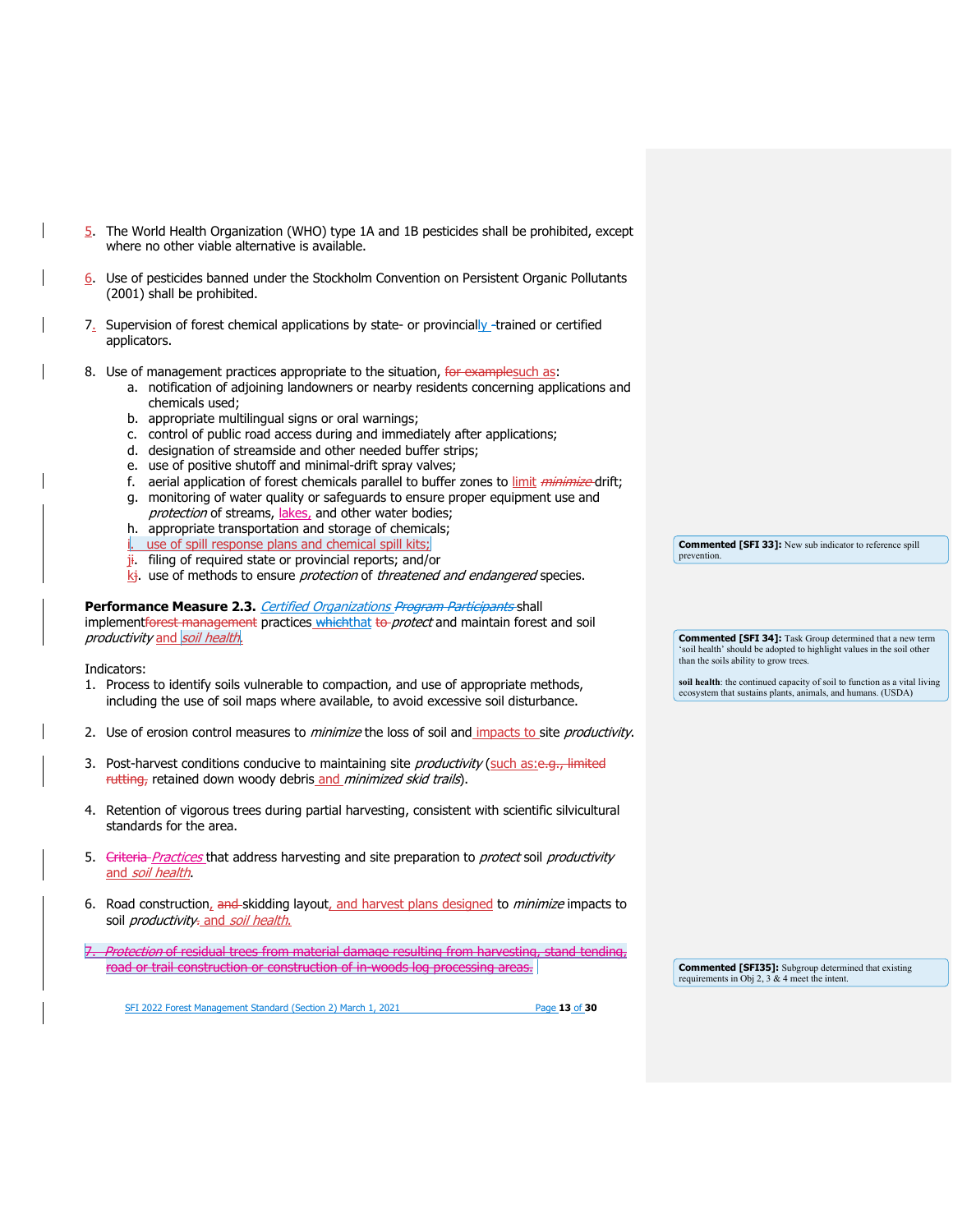Performance Measure 2.4. *Certified Organizations Program Participants* shall manage so as toto *protect* forests from damaging agents, such as environmentally or economically undesirable levels of -wildfire, pests, diseases, and *invasive species exotic plants and animals*, to maintain and improve long-term forest health, productivity, and economic viability.

Indicators:

- 1. Program to protect forests from damaging agents.
- 2. Management to promote healthy and productive forest conditions to *minimize* reduce susceptibility to damaging agents.
- 3. Participation in, and support of, fire and pest prevention and control programs.

Performance Measure 2.5. *Certified Organizations Program Participants*that deploy *improved* planting stock, including varietal seedlings, shall use best scientific methods.

#### Indicator:

1. Program for appropriate research, testing, evaluation, and deployment of *improved planting* stock, including varietal seedlings.

## <span id="page-13-0"></span>**Objective 3.** Protection **[and Maintenance of Water Resources](#page-13-0)**

To *protect* the water quality and water quantity of rivers, streams, lakes, *wetlands*, and other water bodies. through meeting or exceeding best management practices

**Performance Measure 3.1** - Certified Organizations Program Participants shall meet or exceed all applicable federal, provincial, state and local water quality laws and water quantity laws and regulatory requirements, and meet or exceed all applicable federal, provincial, state, and local water quantity regulatory requirements, and meet or exceed *best management practices*. developed under Canadian or U.S. Environmental Protection Agency approved water quality programs.

Indicators:

1. Program to implement federal, state, or provincial water quality best management practices during all phases of management activities.

2. Program to implement federal, state or provincial water quantity regulatory requirements and best management practices during all phases of management activities.

- 2. Contract provisions that specify conformance to best management practices.
- 3. Monitoring of overall *best management practices* implementation.

**Performance Measure 3.2.** Certified Organizations Program Participants shall implement water, *wetland,* and *riparian protection programs*measures based on climate, soil type, terrain, vegetation, ecological function, harvesting system, state best management practices (BMPs), provincial guidelines and other applicable factors.

#### Indicators:

SFI 2022 Forest Management Standard (Section 2) March 1, 2021 Page **14** of **30**

disturbance can be beneficial from a biodiversity perspective.

**Commented [SFI 36]:** Edit to add clarity – some amount

**Commented [SFI37]:** Subgroup edit – water quantity now addressed in PM 3.2. **Commented [SFI38]:** TG edit Oct 15.

**Commented [SFI39]:** Sept 23 call – decided to move to PM 3.2 where other water protections will be address in one PM.

**Commented [SFI 40]:** Edit to add 'climate' to list of factors.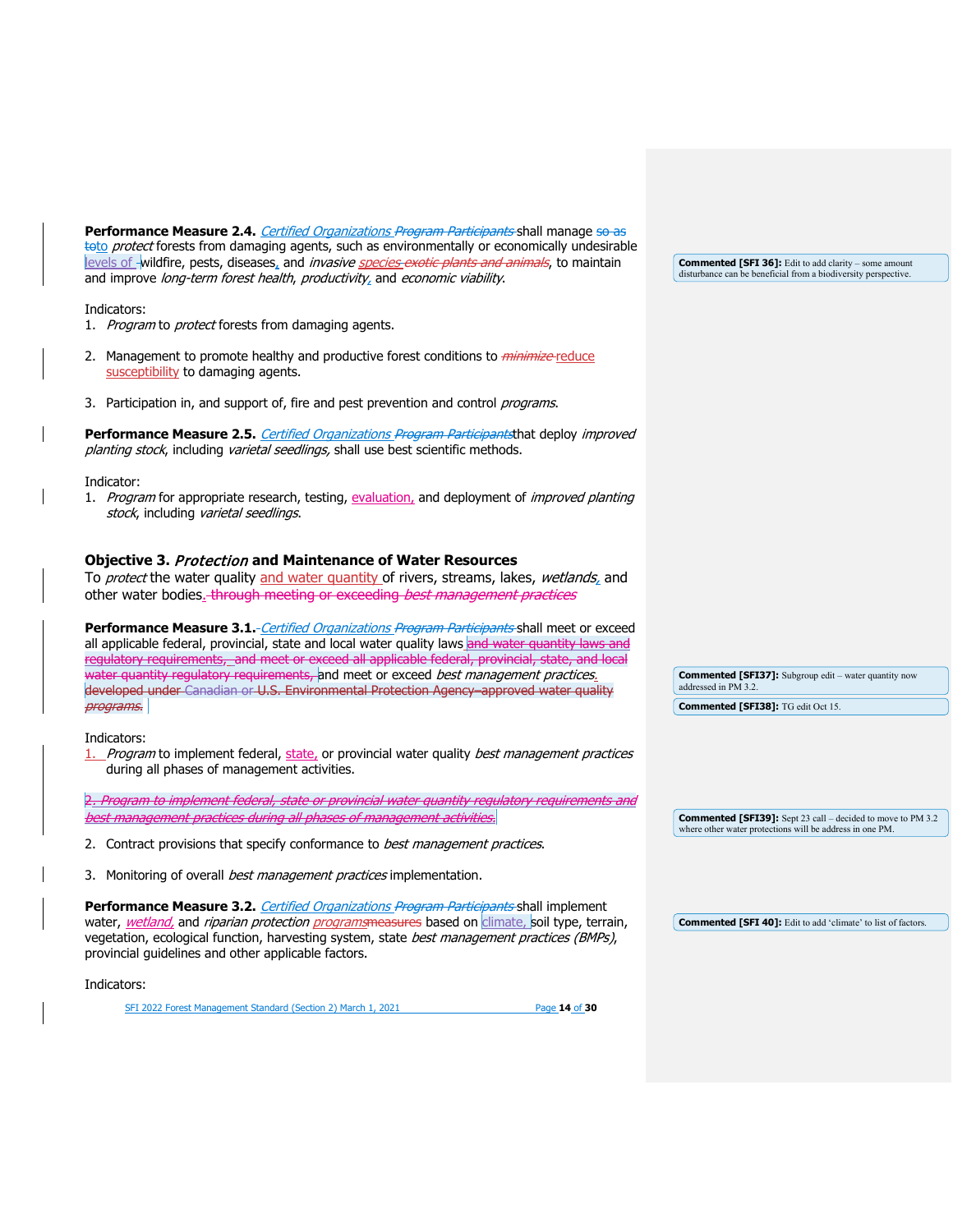- 1. Program addressing management and protection of water quality and quantity of rivers, streams, lakes, wetlands, other water bodies and riparian areas during all phases of management<sub>ar</sub> including the layout and construction of roads and *skid trails* to maintain water reach, flow and quality.
- 2. Program to protect water quantity during all phases of management. Mapping of rivers, streams, lakes, wetlands and other water bodies as specified in state or provincial best management practices and, where appropriate, identification on the ground.
- 3. Programs that address wet-weather events in order to maintain water quality such as: forest inventory systems, identification of wet-weather tracts and definitions of acceptable operating conditions.

## <span id="page-14-0"></span>**Objective 4.** Conservation **of** [Biological Diversity](#page-14-0)

To maintain or advance -manage the quality and distribution of *wildlife habitats* and contribute to the *conservation* of *biological diversity* at the by developing and implementing stand- and landscape-level and across measures that promote a diversity of types of forest and vegetation cover types habitats and successional stages including  $_7$ and the *conservation* of forest plants and animals, including *aquatic species, as well as* threatened and endangered species, Forests with Exceptional Conservation Value, oldgrowth forests, and ecologically important sites.

**Performance Measure 4.1.** *Certified Organizations Program Participants* shall conserve biological diversity.

Indicators:

- 1. Program to incorporate the *conservation* of *native biological diversity*, including *native* species, *wildlife habitats* and ecological community types at *stand* and *landscape* levels, through the use of *best scientific information* including the incorporation of research results.
- 2. Development of criteria and implementation of practices, as guided by regionally based best scientific information, to retain stand-level wildlife habitat elements such as snags, stumps, mast trees, down woody debris, den trees and nest trees.
- 3. Program to individually and/or through cooperative efforts such as SFI Implementation Committees, support diversity of native forest cover types and age or size classes that enhance native biological diversity, by incorporating the results of analysis of documented diversity at *landscape* and ownership/tenure levels, to ensure the contribution of the managed area to the diversity of conditions that promote *biodiversity*. Document diversity of forest cover types and age or size classes at the individual ownership or forest tenure level, and where credible data are available, at the landscape scale. Working individually or collaboratively to support diversity of native forest cover types and age or size classes that enhance biological diversity at the landscape scale.
- SFI 2022 Forest Management Standard (Section 2) March 1, 2021 Page 15<sub>.06</sub> 30 4. Certified OrganizationsProgram Participants shall individually and/or through cooperative efforts such as SFI Implementation Committees, participate in or incorporate the results of credible, relevant state, provincial, or regional *conservation* planning and priority-setting efforts to conserve biological diversity and incorporate the results of eonsider these efforts in forest management planning. Examples of eCredible priority-setting efforts include state

**Commented [SFI41]:** Sept 23 call – new Water Quantity indicator

**Commented [SFI 42]:** The use of "native" has been moved this sentence because it does not apply to the term or concept of "biodiversity". Biodiversity is the variety and [variability](https://en.wikipedia.org/wiki/Genetic_variability) of life on [Earth,](https://en.wikipedia.org/wiki/Life) typically measured as the variation at the genetic, species, and ecosystem level. As such it does not have a locality. The term "native" is better applied to species, or biota, or flora and fauna, e.g. the black spruce is a native species of the boreal forest.

**Commented [SFI43]:** Use of 'native' incorrectly included here.

**Commented [SFI 44]:** 

Guidance developed to clarify and offer examples of conditions that can affect biodiversity by virtue of condition, age and/or size classes.

**Commented [SFI45]:** Edit to call out option for cooperatively addressing this requirement.

**Commented [SFI 46]:** Edit for more specificity.

**Commented [SFI 47]:** Guidance developed relative to incorporating results into forest management planning.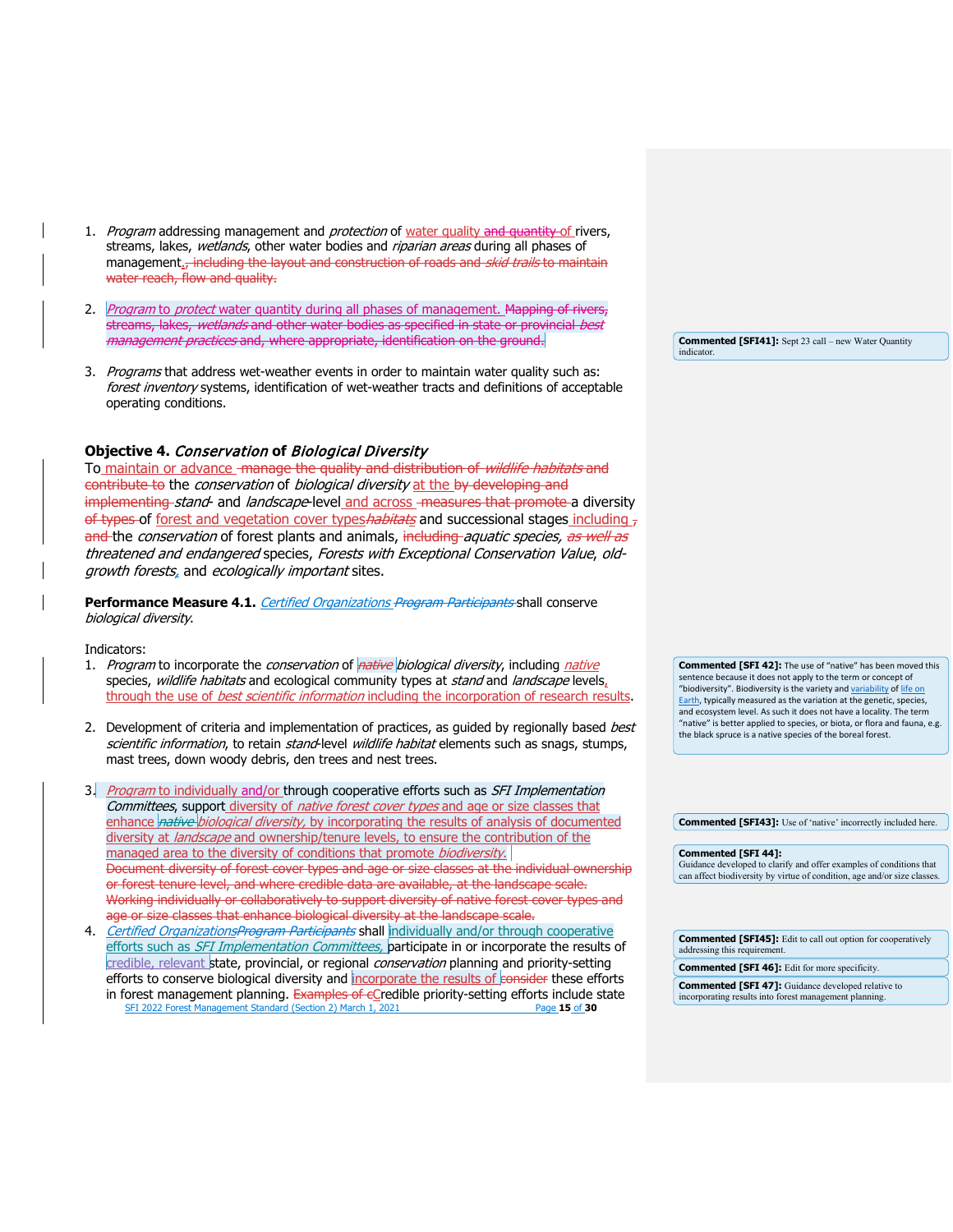and provincial wildlife action plans, state forest action plans, relevant habitat conservation plans, or provincial *wildlife* recovery plans, Indigenous planning processes or ecoregional plans.

- 5. *Program* to address *conservation* of known sites with viable occurrences of significant species of concern. ecologically important species and natural communities, including those that are locally rare.
- 6. Identification and *protection* of *non-forested wetlands*, including bogs, peatlands, fens and marshes, and *vernal pools* that are *ecologically important* of ecological significance.
- 7. Participation in *programs* and demonstration of activities as appropriate to limit the introduction, spread and impact of *invasive species exotic plants and animals* that directly threaten or are likely to threaten *native* plant and animal communities.
- 8. Consider the role of natural disturbances, including opening size, structural retention, the use of prescribed or natural fire where appropriate, and forest health threats in relation to biological diversity when developing forest management plans.

Performance Measure 4.2. *Certified Organizations Program Participants* shall protect threatened and endangered species, critically imperiled and imperiled species, and natural communities (Forests with Exceptional Conservation Values) (FECV), and old-growth forests.

Indicators:

- 1. Program to protect threatened and endangered species.
- 2. Program to locate and protect known sites flora and fauna associated with viable occurrences of critically imperiled and imperiled species and ecological communities, defined also known as Forests with Exceptional Conservation Value. Programs for protection may be developed independently and/or through cooperative efforts involving SFI Implementation Committees and may include Certified Organization Participant managers of SFI-certified organizations, cooperation with other stakeholders, or use of easements, conservation land sales, exchanges, or other *conservation* strategies.
- 3. Support of and participation in plans or programs for the conservation of old-growth forests in the region of ownership or forest tenure.

**Performance Measure 4.3.** *Certified Organizations Program Participants* shall manage to protect ecologically important sites in a manner that takes into account their unique qualities.

#### Indicators:

- 1. Use of information such as existing NatureServe or natural heritage data or expert advice in identifying or selecting ecologically important sites for protection.
- 2. Appropriate mapping, cataloging and management of identified ecologically important sites.

Performance Measure 4.4. *Certified Organizations Program Participants* shall apply knowledge gained through research, science, technology, and field experience and the results

SFI 2022 Forest Management Standard (Section 2) March 1, 2021 Page **16** of **30**

**Commented [SFI 48]:** Edit to recognize Indigenous planning processes as one of the "credible priority setting efforts".

**Commented [SFI 49]:** Guidance developed to clarify the relationship between the new term "ecologically important" and the concept of "viable occurrences of significant species of concern", essentially an effort to make language more clear and consistent. Guidance includes attention to species that are vulnerable and/or locally rare.

**Commented [SFI50]:** Locally rare was intended to be addressed through guidance as a suggested way to determine species that are "ecologically important" in the guidance.

**Commented [SFI 51]:** Edit to include peatlands.

**Commented [SFI 52]:** Guidance was developed to clarify the relationship between these wetland areas the concept of "natural communities".

**Commented [SFI 53]:** Edit to use the new terminology.

**Commented [SFI54]:** Edit to give more specificity to the Indicator. The idea that historic natural disturbance be used as more of a guide in management planning.

**Commented [SFI55]:** Deletion of *plans* made because *programs* is understood to be more action oriented and typically requires a plan to implement so is redundant.

**Commented [SFI 56]:** 'to protect' added here in the PM to strengthen the requirement for protection of ecologically important sites.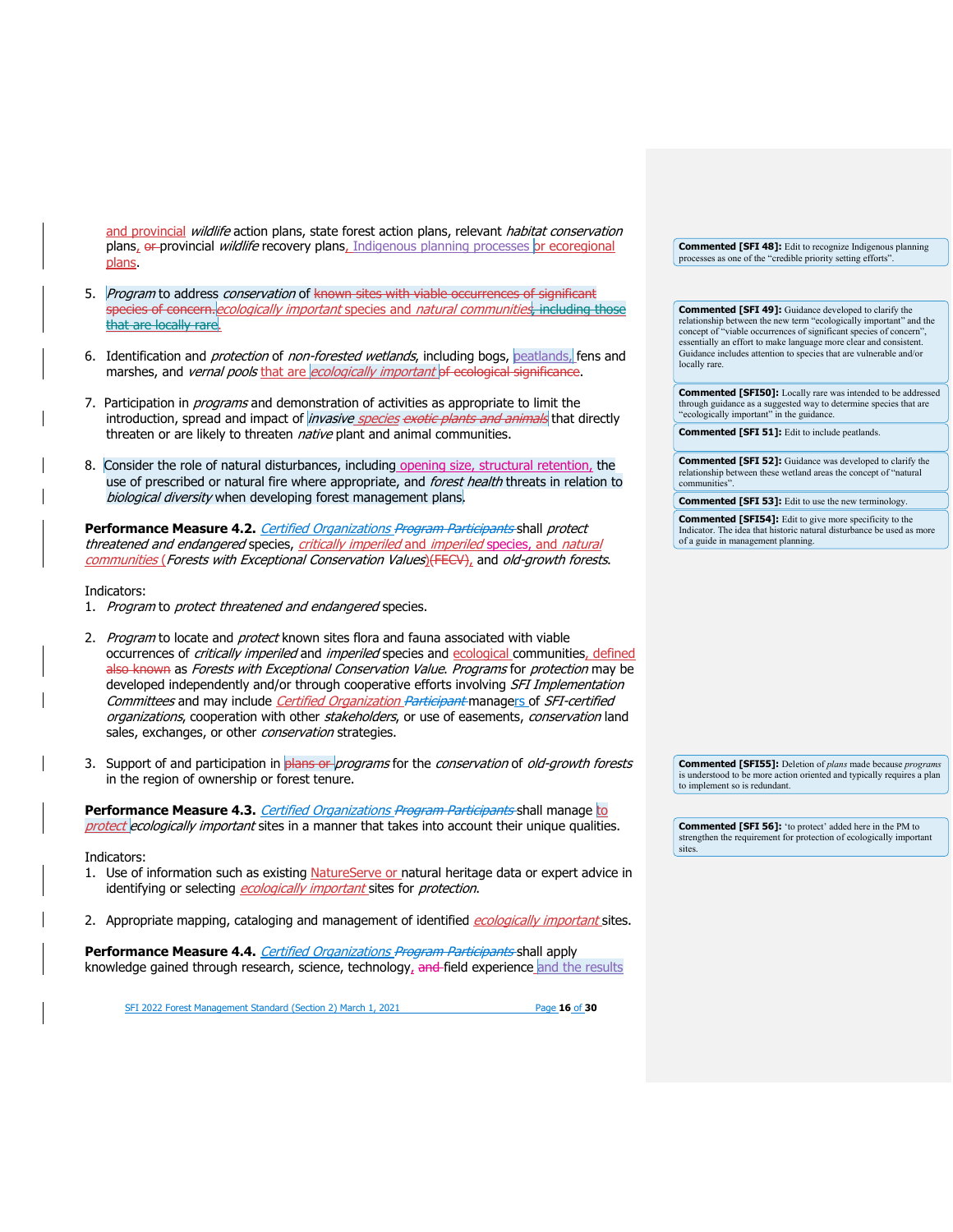of monitoring of the effectiveness of conservation-related programs to manage wildlife habitat and contribute to the *conservation* of *biological diversity*.

Indicators:

- 1. Collection of information on Forests with Exceptional Conservation Value and other biodiversity-related data through forest inventory processes, mapping, or participation in external programs, such as NatureServe, statestate or provincial heritage programs, or other credible-reputable systems organizations. Such participation may include providing non-proprietary scientific information, time, and assistance by staff, or in-kind or direct financial support.
- 2. A *program* methodology to *program to* incorporate data collected, research results and field applications of *biodiversity* and ecosystem research into forest management decisions.
- 3. Individually or collaboratively participate in or support research that demonstrates clarifies the *conservation* outcomes resulting from management strategies.

# <span id="page-16-0"></span>**Objective 5. Management of Visual Quality and Recreational Benefits.**

To manage the visual impact of forest operations and provide recreational opportunities for the public.

**Performance Measure 5.1.** Certified Organizations Program Participants shall manage the impact of harvesting on visual quality.

Indicators:

- 1. Program to address visual quality management.
- 2. Incorporation of aesthetic considerations in harvesting, road, landing design and management, and other management activities where visual impacts are a concern.

**Performance Measure 5.2.** Certified Organizations Program Participants shall manage the size, shape, and placement of clearcut harvests.

Indicators:

- 1. Average size of clearcut harvest areas does not exceed 120 acres (50 hectares), except when necessary to meet regulatory requirements, achieve ecological objectives or to respond to *forest health* emergencies or other natural catastrophes.
- 2. Documentation through internal records of clearcut size and the process for calculating average size.

Performance Measure 5.3. *Certified OrganizationsProgram Participants* shall adopt a greenup requirement or alternative methods that provide for visual quality.

#### Indicators:

1. Program implementing the green-up requirement or alternative methods.

SFI 2022 Forest Management Standard (Section 2) March 1, 2021 Page **17** of **30**

**Commented [SFI 57]:** Edit to incorporate the results of monitoring of conservation related programs.

**Commented [SFI 58]:** Edited language is more consistent with the examples… (organizations vs. systems).

**Commented [SFI 59]:** Edit to use the defined term "program".

**Commented [SFI60]:** Subgroup edit – *demonstrate* is more action oriented.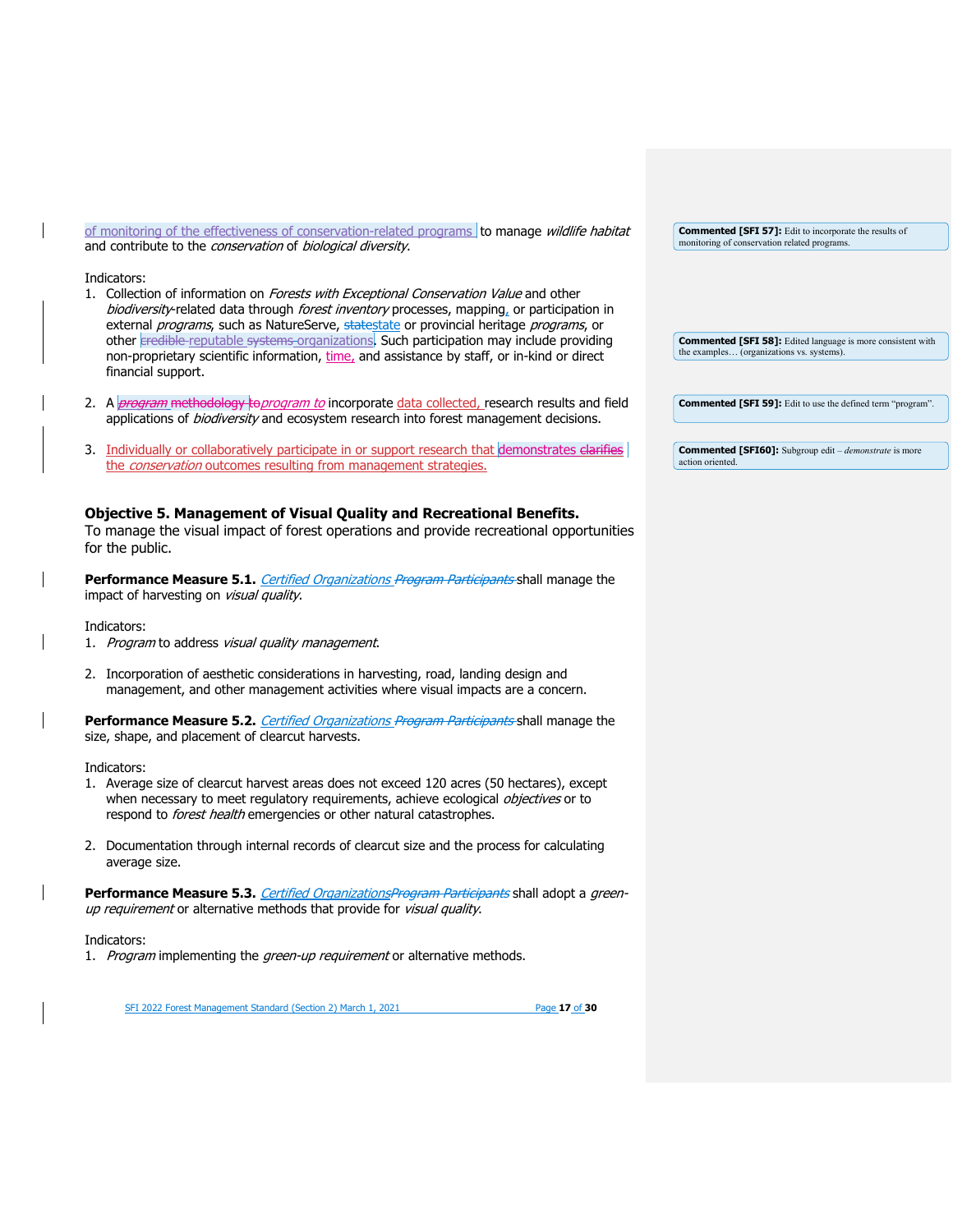2. Harvest area tracking system to demonstrate conformance with the green-up requirement or alternative methods. 3. Trees in clearcut harvest areas are at least  $3$ -three years old or  $5$ -five feet (1.5 meters) high at the desired level of stocking before adjacent areas are clearcut, or as appropriate to address operational and economic considerations, alternative methods to reach the performance measure are utilized by the\_Certified Organization Program Participant. Performance Measure 5.4. *Certified Organizations Program Participants* shall support and promote recreational opportunities for the public. Indicator: 1. Provide recreational opportunities for the public, where consistent with forest management objectives. **Objective 6. Protection of Special Sites.**  To manage lands that are geologically or *culturally important* in a manner that takes into account their unique qualities. Performance Measure 6.1. *Certified OrganizationsProgram Participant*s shall have a *program* to identify special sites and manage and protect them in a manner appropriate for their unique features. **Commented [SFI 61]:** Edit to call out protection of special sites.

<span id="page-17-2"></span><span id="page-17-0"></span>Indicators:

- 1. Use of information such as existing natural heritage data, expert advice or *stakeholder* consultation, or consultation with *Indigenous Peoples* in identifying or selecting *special sites* for *protection*.
- 2. Appropriate mapping, cataloging and management of identified *special sites*.

## <span id="page-17-1"></span>**Objective 7. Efficient Use of Fiber Resources.**

To *minimize* waste and ensure the efficient use of fiber resources.

**Performance Measure 7.1.** *Certified OrganizationsProgram Participants* shall employ appropriate forest harvesting technology and in-woods manufacturing processes and practicesto minimize waste and ensure efficient utilization of **forest resources** harvested trees, where consistent with other SFI Standard objectives.

#### Indicator:

- 1. Program or monitoring system to ensure efficient utilization, which may include using provisions such asto ensure:
	- a. management of harvest residue (such as: e.g., slash, limbs, tops) considers economic, social and environmental factors (such ase.g., organic and nutrient value to future forests and the potential of increased fuels build-up) and other utilization needs;
	- b. training or incentives to encourage loggers to enhance utilization;

SFI 2022 Forest Management Standard (Section 2) March 1, 2021 Page **18** of **30**

**Commented [SFI 62]:** Clarifying edit to expand the focus of efficient utilization beyond just "harvested trees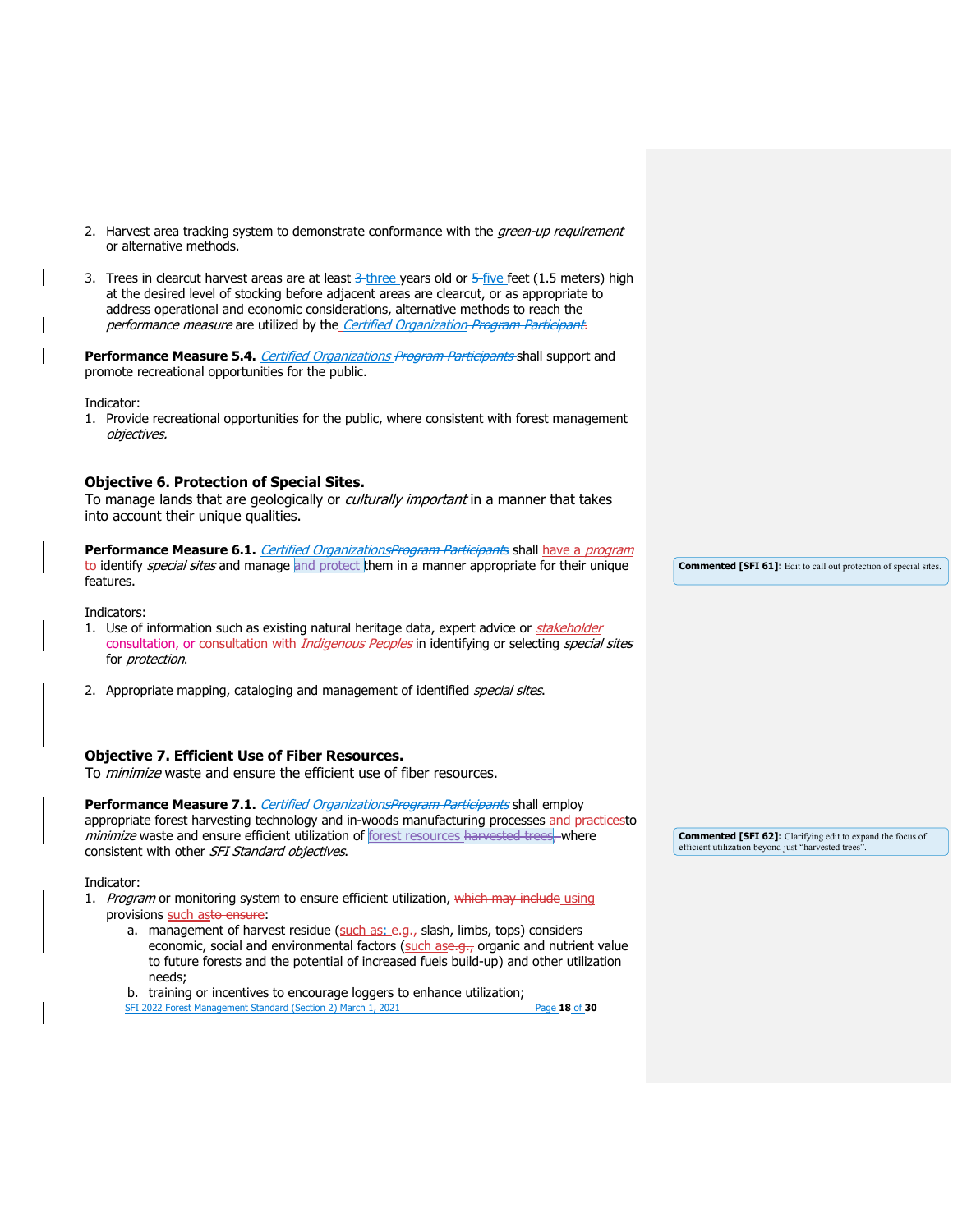- c. exploration of markets for underutilized species and low-grade wood and alternative markets (such as e.g., bioenergy markets); or
- d. periodic inspections and reports noting utilization and product separation.

# <span id="page-18-0"></span>**Objective 8. Recognize and Respect Indigenous Peoples' Rights.**

To recognize and respect *Indigenous Peoples'* rights and traditional knowledge.

Performance Measure 8.1. *Certified OrganizationsProgram Participants* shall recognize and respect Indigenous Peoples' rights.

#### Indicators:

1. Certified Organizations Program Participants will shall develop and implement -provide a written *policy* acknowledging a commitment to recognize and respect the rights of Indigenous Peoples. This policy shall provide reference to a program that includes:

- a. use of available resources and information to identify the *Indigenous Peoples* whose rights may be affected by the *Certified Organization's* forest management activities.
- recognition of the established framework of legal, customary, and traditional rights such as outlined in:
	- the UN Declaration on the Rights of Indigenous Peoples; and/or
	- ii. federal, provincial, and state laws and regulations; and/or
	- iii. treaties, agreements or other constructive arrangements among governments and Indigenous Peoples.
- appropriate training of personnel and contractors so that the Certified Organization is competent to fulfill their responsibilities under Objective 8 of the Forest Management Standard.
- 2. The written *policy* shall be publicly available.

Performance Measure 8.2. *Certified OrganizationsProgram Participants* with forest management responsibilities on public lands shall confer with affected-Indigenous Peoples whose rights may be affected by with respect to sustainable the Certified Organization's forest management practices.

#### Indicator:

- 1. Program that includes communicating with affected *Indigenous Peoples* to enable Program Participants Certified Organizations to:
	- a. understand and respect traditional forest-related knowledge;
	- b. identify and *protect* spiritually, historically, or *culturally important* sites;
	- c. address the use of non-timber forest products of value<sub>i</sub> to *Indigenous Peoples* in a<del>reas where *Program Participants* have *management responsibilities on public lands*;</del>
	- d. communicate through processes that respect their representative institutions, using appropriate protocols;
	- provide opportunities to review forest management plans and forest management practices; and
	- fg. respond to *Indigenous Peoples*<sup>2</sup> inquiries and concerns received.

**Performance Measure 8.3.** Certified Organizations Program Participantsare encouraged to communicate with and shall respond to-local Indigenous Peoples whose rights may be affected

SFI 2022 Forest Management Standard (Section 2) March 1, 2021 Page **19** of **30**

**Commented [SFI63]:** Edit to clarify intent.

**Commented [SFI64]:** Decision to delete after RC discussion. Instead edit n Guidance will clarify the intent of the Indicator.

**Commented [SFI65]:** Edit to clarify intent.

**Commented [SFI66]:** Decision to delete after RC discussion. Instead edit n Guidance will clarify the intent of the Indicator.

**Commented [SFI 67]:** This was an interpretation which is now incorporated into the Standard. (Interpretation #1, Part 1).

**Commented [SFI 68]:** Guidance updated to reflect the need to share management plans in a non-technical format.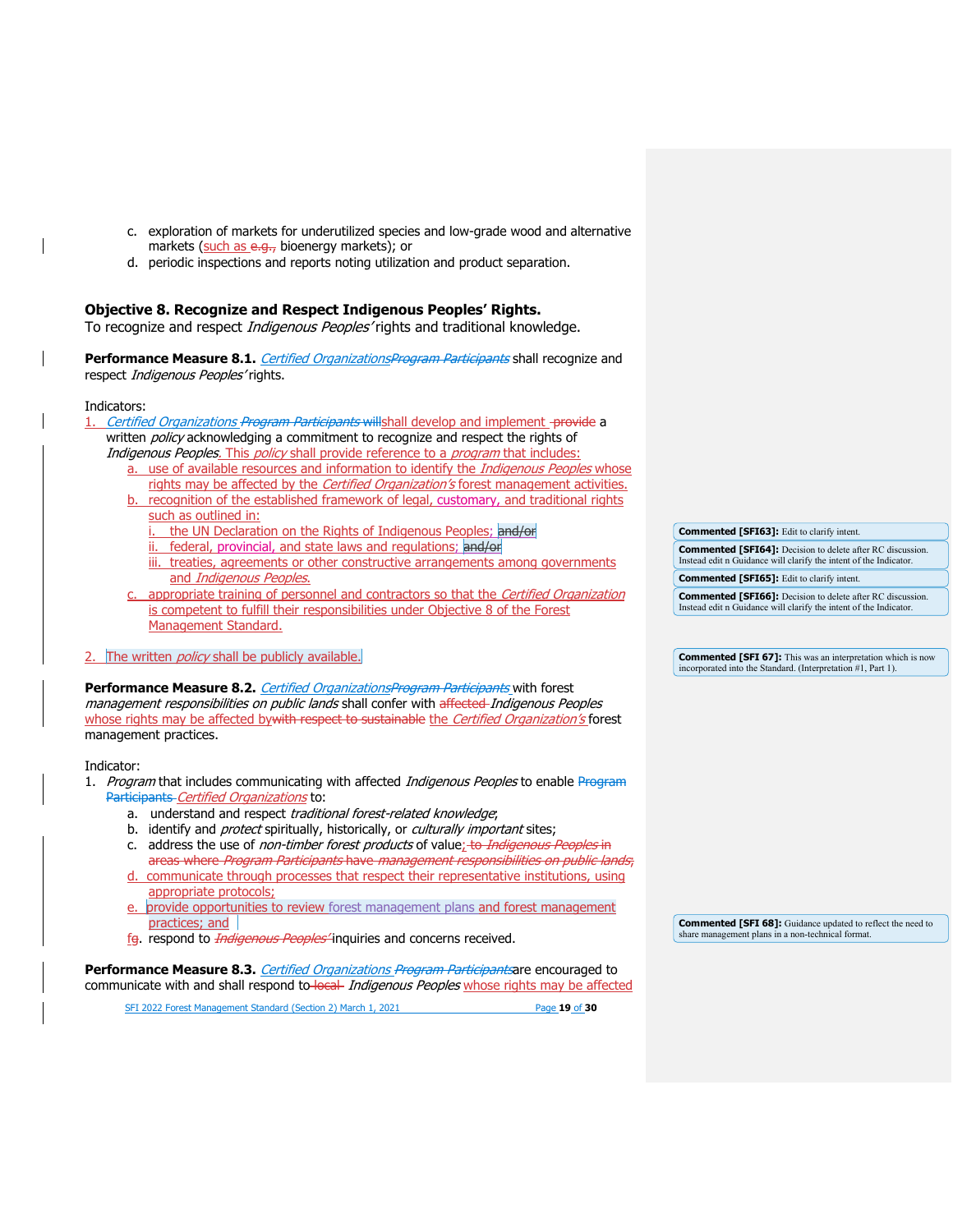by with respect to sustainableforest management practices on the Certified Organization's their private lands.

#### Indicators:

- 1. Certified Organizations Program Participants are aware of traditional forest-related knowledge, such as known cultural heritage sites, the use of wood in traditional buildings and crafts, and flora that may be used in cultural practices for food, ceremonies, or medicine.
- 2. Respond to *Indigenous Peoples'* inquiries and concerns received.

# <span id="page-19-0"></span>**Objective 9. Climate Smart Forestry.**

To ensure forest management activities address climate change adaptation and mitigation measures.

**Performance Measure 9.1-Certified Organizations shall individually and/or through** cooperative efforts involving *SFI Implementation Committees* or other partners develop a program to identify and address the climate change risks to forests and forest operations and develop appropriate adaptation objectives and strategies. Strategies are based on *best scientific* information. based on analysis of available regional climate models, research, and scenario analysis.

Indicators:

- 1. Based on *best scientific information, -Certified Organizations* shall identify climate change risks and prioritize them based on the likelihood, nature, severity and longevity of their expected impact to their forest lands or forest tenures.
- Certified Organizations shall develop an adaptation plan to address priority climate change risks, via effective implementation of the *SFI 2022 Forest Management Standard* requirements for which considers approaches for potential adaptive management including: a. periodic updates of forest inventory and recalculation of planned harvests as appropriate to account for changes in growth due to productivity increases or decreases including improved data, long-term drought, fertilization, climate change, or forest health; - shifting southern latitude seed zones incrementally northward and upward in elevation, as appropriate, to account for predicted warming; b. access to growth and yield modeling capabilities-silvicultural activities to limit the
	- impacts from wildfire, disease or forest pests;, and c. documented harvest trends within *long-term* sustainable levels identified in the forest management plan, and

d. appropriate research, testing, evaluation, and deployment of *improved planting stock*, including varietal seedlings.

Certified Organizations shall document how their adaptation plan objectives and strategies fit within broader regional climate adaptation strategies and plans, where they exist.

SFI 2022 Forest Management Standard (Section 2) March 1, 2021 Page **20** of **30** 4. - Certified Organizations shall report annually to SFI Inc. their progress towards achieving climate change adaptation strategies and plans. SFI Inc.

**Commented [SFI76]:** New Indicator for reporting progress to

**Commented [SFI75]:** Edit to call out existing elements in the FM Standard that help contribute to an adaptation plan.

as an example of cooperative efforts. **Commented [SFI71]:** Recommended edit to remove "develop a program" as PM requires more than just developing a program. **Commented [SFI 72]:** Subgroup edit for clarity.

**Commented [SFI70]:** Edit to highlight a potential role for SICs

**Commented [SFI73]:** Edit to include severity of impacts in list of factors.

**Commented [SFI74]:** Edit to link the need for an inventory update with changes in G&Y where the data is adequately calibrated.

**Commented [SFI 69]:** Edit for clarity.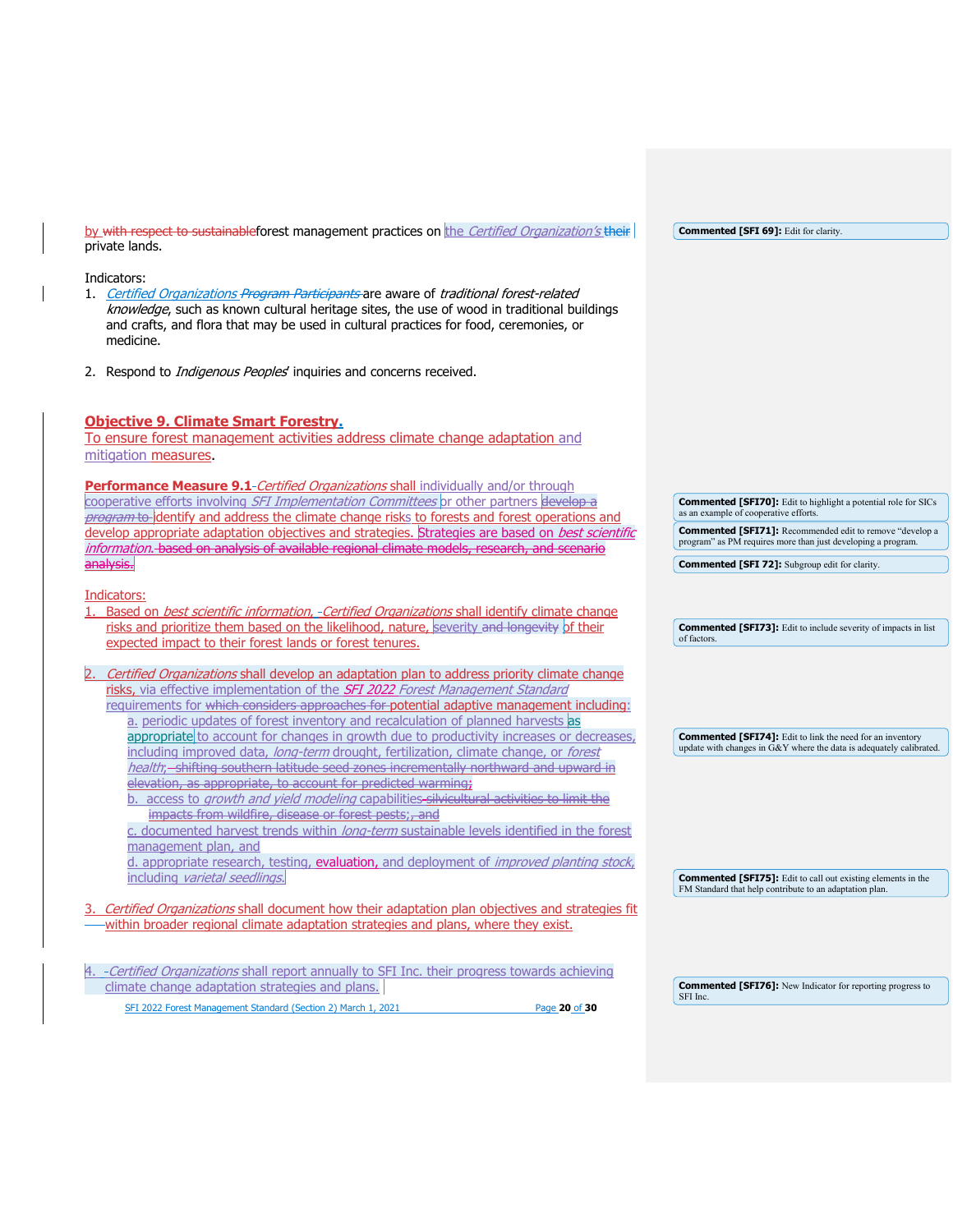**Performance Measure 9.2** - Certified Organizations shall have a *program* to individually and/or through cooperative efforts involving SFI Implementation Committees or other partners identify and address opportunities to mitigate for the effects of climate change mitigation associated with its forest operations on climate change.

#### Indicators:

- Based on *best scientific information, -Certified Organizations* shall identify and address opportunities to enhance the climate benefits associated with forest management operations carbon sequestration on the forests they own or manage via effective implementation of the **SFI 2022** Forest Management Standard requirements considering factors such asincluding:
	- a. Objective 2 Forest Health and Productivity; Objective 10 Fire Smart Forestry; and/or other silvicultural or operational practices to enhance the climate benefits associated with the forest operations. improved growth rates toward the enhancement of forest carbon pools (e.g., through improved seed selection, plantation survival, stocking levels, choice of species, thinning, competition reduction, fertilization), and;
	- protection of forests from the impacts from more frequent of wildfire, disease, or forest pest outbreaks as per Performance Measure 2.4. . Silvicultural activities to limit the impacts practices, as appropriate.
- 2. Based on *best scientific information, Certified Organizations* shall identify and address opportunities to enhance ecosystem resilience for the forests they own or manage via effective implementation of the **SFI 2022** Forest Management Standard requirements including:
	- a. prompt *reforestation* or within two planting seasons or byplanned *natural* reforestation within five yearsas per Indicator 2.1.1;
	- adequate regeneration and appropriate actions to correct understocked areas, and
	- c. evaluation for *afforestation* of areas that are not ecologically important, and
	- d. e-protection of desirable or planned advanced regeneration during harvest and the retention of vigorous trees during partial harvest.

3. -Based on *best scientific information, -Certified Organizations* shall develop a program to identify and address greenhouse gas emissions within their operational control.

Certified Organizations shall report annually to SFI Inc. their measures to mitigate climate change associated with forest operations.

# <span id="page-20-0"></span>**Objective 10. Fire Resilience and Awareness.**

To ensure forest management activities limit susceptibility of forests to undesirable impactslevels of wildfire and to raise community awareness of fire benefits, risks, and minimizationprevention measures.

**Performance Measure 10.1** On the forests they own or manage, Certified Organizations shall limit susceptibility to undesirable impactslevels of wildfire, promote healthy and resilient

SFI 2022 Forest Management Standard (Section 2) March 1, 2021 Page **21** of **30**

**Commented [SFI77]:** Edit to remove "develop a program" as PM requires more than just developing a program

**Commented [SFI78]:** Edit to highlight a potential role for SICs as an example of cooperative efforts.

**Commented [SFI79]:** Edit to add specificity to the desired outcome for PM 9.2.

**Commented [SFI80]:** Edit Jan 12 Task Group call.

**Commented [SFI81]:** Edit to call out existing elements in the FM Standard that help contribute to carbon sequestration.

**Commented [SFI82]:** Edit to address the concern that the requirement for enhanced carbon sequestration could jeopardize a Certified Organization's ability to satisfy the requirements of regulated carbon offset protocol.

**Commented [SFI83]:** Oct 15 edit.

**Commented [SFI 84]:** Subgroup edit to recognized role of afforestation and new afforestation PM in Objective 1.

**Commented [SFI85]:** Edit following Board review Oct 21 of the new Objective 9 **Commented [SFI86]:** Edit to clarify the scope of he requirement **Commented [SFI87]:** New Indicator for reporting progress to SFI Inc.

**Commented [SFI88]:** New objective - Fire Resilience and **Awarenes**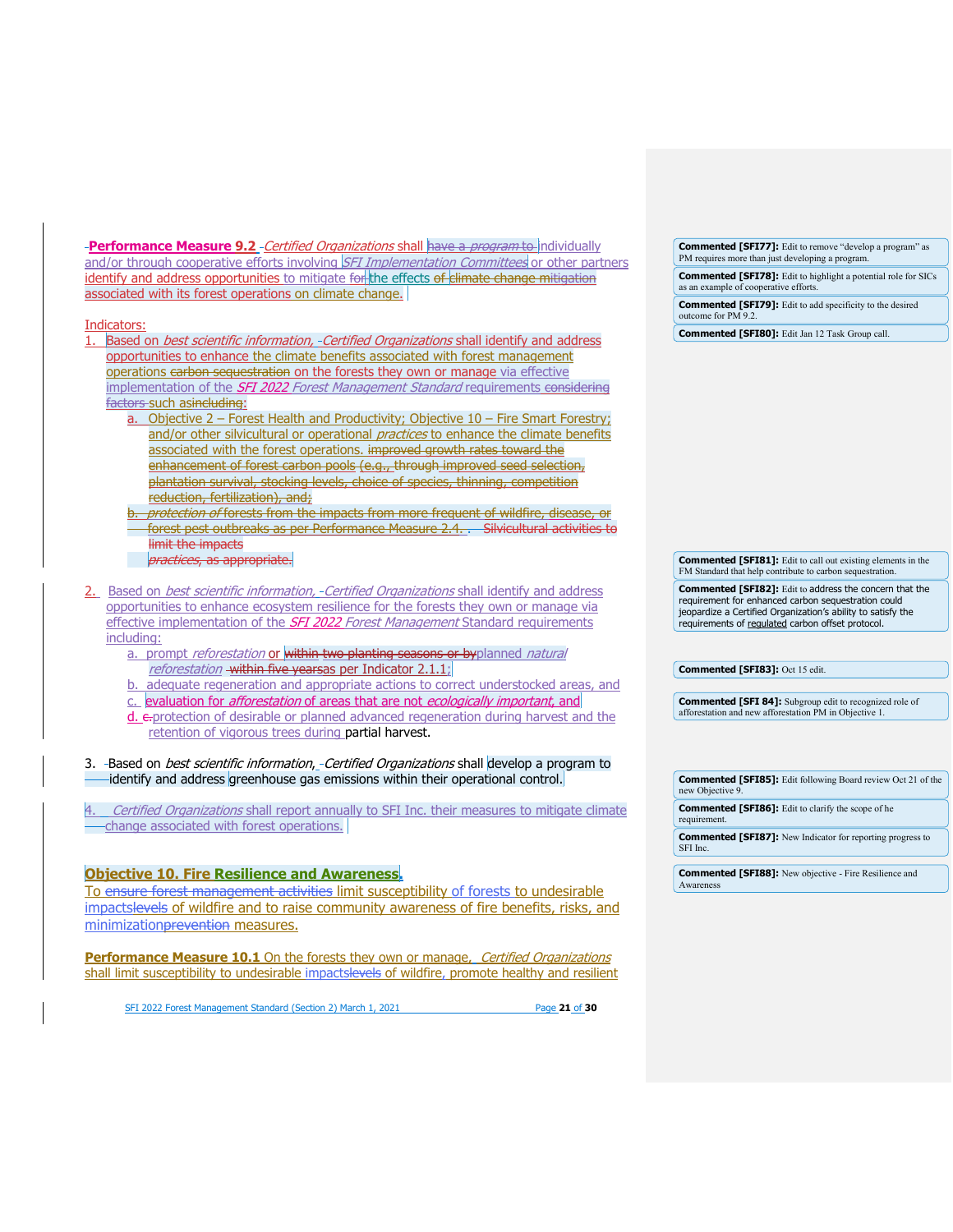forest conditions through management techniques, actions and/or policies, and support restoration of forests following wildfire damage.

#### Indicators:

- 1. Program to evaluate the risk of undesirable impactslevels of wildfire and the role of fire on the forests they own or manage.
- 2. Use of *stand* and *landscape* level management techniques, actions and/or policies to promote forest health and resilience, and to mitigate the likelihood of undesirable impactslevels of wildfire, such as, prescribed fire, cultural burning, thinning, or hazardous fuel reduction where appropriate based on risk.
- 3. Use of management techniques to address wildfire damage, mitigate negative impacts to water and soils, and to promote forest restoration and future forest resilience.

**Performance Measure 10.2** - Certified Organizations shall individually and/or through cooperative efforts involving government agencies, SFI Implementation Committees, Project Learning Tree, or other partners, engage in efforts to raise awareness of and take action towards benefits of fire management and minimizationprevention of undesirable impactslevels of wildfire.

Indicators:

- 1. Participation in, or support of, local, state, provincial, federal, or Indigenous fire management and prevention programs.
- 2. Participation in, or support of, programs to promote benefits of fire management, and raise awareness about the environmental, economic, and social risks of undesirable impactslevels of wildfire to values such as carbon emissions, water quality and quantity, air quality, species *habitat*, public safety, and human health.

# <span id="page-21-0"></span>**Objective 911. Legal and Regulatory Compliance.**

To comply with all applicable laws and regulations including, international, federal, provincial, state, $\tau$  and *local*. Haws and regulations

Performance Measure 119.1. Certified OrganizationsProgram Participants shall comply with applicable federal, provincial, state, and local *forestry* and related social and environmental laws and regulations.

Indicators:

- 1. Access to relevant laws and regulations in appropriate locations.
- 2. System to achieve compliance with applicable federal, provincial, state, or local laws, and regulations.
- 3. Demonstration of commitment to legal compliance through *available regulatory action* information.

SFI 2022 Forest Management Standard (Section 2) March 1, 2021 Page **22** of **30**

**Commented [SFI89]:** *Local*: a level of elected government below state or province such as county, district, city, township, municipality, town or parish.

**Commented [SFI 90]:** Edit deleting "social" as it is addressed in more detail in PM 10.2.

**Commented [SFI 91]:** Edit to remove as it is redundant.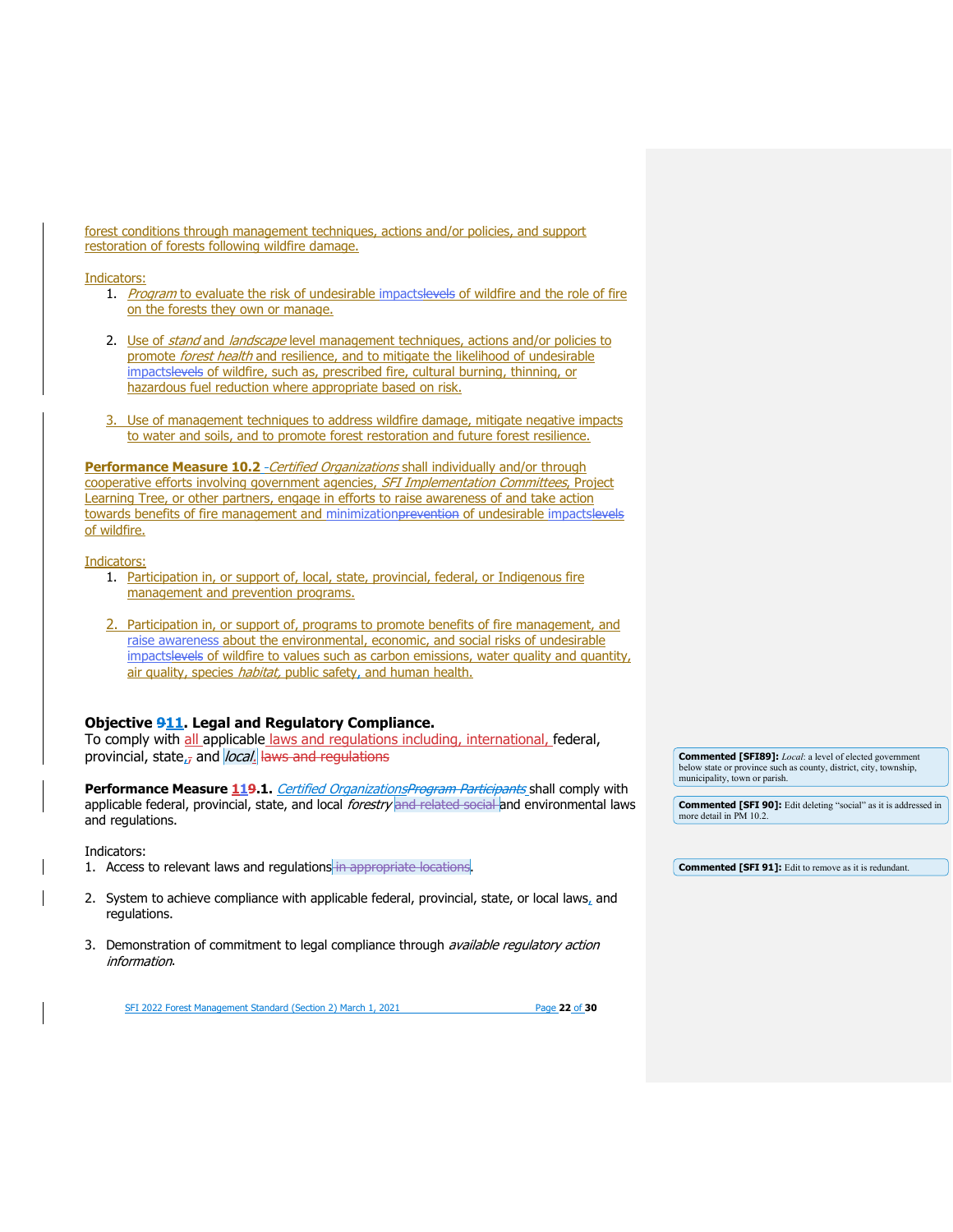| Performance Measure 119.2. Certified Organizations Program Participantsshall take                                                                           |                                                                                                         |
|-------------------------------------------------------------------------------------------------------------------------------------------------------------|---------------------------------------------------------------------------------------------------------|
| appropriate steps to comply with all applicable social laws at the federal, provincial, state, and                                                          | <b>Commented [SFI 92]:</b> Edit to align with language used in PM                                       |
| local levels in the country in which the <i>Certified Organization Program Participant</i> operates.                                                        | 10.1.                                                                                                   |
|                                                                                                                                                             |                                                                                                         |
| Indicators:                                                                                                                                                 |                                                                                                         |
| 1. Written <i>policy</i> demonstrating commitment to comply with social laws, such as those                                                                 |                                                                                                         |
| covering civil rights, equal employment opportunities, gender equality, diversity inclusion,                                                                | <b>Commented [SFI 93]:</b> Alignment with PEFC requirements.                                            |
| anti-discrimination and anti-harassment measures, workers' compensation, Indigenous                                                                         |                                                                                                         |
| Peoples' rights, workers', and communities' right to know, prevailing wages, workers' right                                                                 |                                                                                                         |
| to organize, and occupational health and safety.                                                                                                            |                                                                                                         |
| 2. <i>Forestry enterprises</i> will respect the rights of workers and labor representatives in a manner                                                     |                                                                                                         |
| that encompasses the intent of the International Labor Organization (ILO) core conventions.                                                                 |                                                                                                         |
|                                                                                                                                                             |                                                                                                         |
|                                                                                                                                                             |                                                                                                         |
|                                                                                                                                                             |                                                                                                         |
|                                                                                                                                                             |                                                                                                         |
| Objective 120. Forestry Research, Science and Technology.                                                                                                   | <b>Commented [SFI 94]:</b> Edit to align with language used in PM                                       |
| To invest in <i>forestry</i> research, science and technology, upon which sustainable forest                                                                | 11.1.                                                                                                   |
| management decisions are based. and broaden the awareness of climate change                                                                                 | <b>Commented [SFI 95]:</b> Edit to remove "forestry" here is limiting                                   |
| impacts on forests, wildlife and biological diversity.                                                                                                      | the scope of the research and redundant with the inclusion of                                           |
|                                                                                                                                                             | "sustainable forest management".                                                                        |
| Performance Measure 120.1. Certified Organizations Program Participantsshall individually                                                                   | <b>Commented [SFI 96]:</b> The new Climate Change Objective<br>captures the intent of this requirement. |
| and/or through cooperative efforts involving SFI Implementation Committees, associations or                                                                 |                                                                                                         |
| other partners provide in-kind support or funding for forest research to improve <i>forest health</i> ,                                                     |                                                                                                         |
| productivity and sustainable management of forest resources, and the environmental benefits                                                                 | <b>Commented [SFI 97]:</b> Edit to align with revised Indicator                                         |
| and performance of forest products.                                                                                                                         | 12.1.1.                                                                                                 |
|                                                                                                                                                             |                                                                                                         |
| Indicators:                                                                                                                                                 |                                                                                                         |
| Financial or in-kind support of research, collaboratives, or knowledge transfer to address<br>1.                                                            |                                                                                                         |
| questions key themes of relevance in the region of operations as identified by Certified                                                                    |                                                                                                         |
| Organizations, local stakeholders, communities and/or Indigenous Peoples. Examples could<br>include, but are not limited to, areas of the following topics: |                                                                                                         |
| a. forest <i>productivity</i> climate change adaptation and mitigation;                                                                                     |                                                                                                         |
| b. water quality and quantity;                                                                                                                              |                                                                                                         |
| c. biodiversity, Forests with Exceptional Conservation Value, and species maintenance                                                                       |                                                                                                         |
| and recovery;                                                                                                                                               |                                                                                                         |
| <i>landscape</i> ecology:<br>d.                                                                                                                             |                                                                                                         |
| e. Indigenous traditional forest-related knowledge,                                                                                                         |                                                                                                         |
| ecosystem services or non-timber forest products,                                                                                                           |                                                                                                         |
| g. community-issues engagement;                                                                                                                             |                                                                                                         |
| h. forest health and productivity,                                                                                                                          |                                                                                                         |
| support for Forest Inventory Analysis (FIA);                                                                                                                |                                                                                                         |
|                                                                                                                                                             |                                                                                                         |
|                                                                                                                                                             |                                                                                                         |
| SFI sponsored cConservation-Grant Program research;                                                                                                         |                                                                                                         |
| the role of forests in the bioeconomy, and                                                                                                                  |                                                                                                         |
| or similar areas themes which build broader understanding of the benefits and                                                                               |                                                                                                         |
| effects impacts of sustainable forest management and forest sustainability or                                                                               | <b>Commented [SFI 98]:</b> Edit to better illustrate the range of<br>potential topics for research.     |
| sustainable supply chains.                                                                                                                                  |                                                                                                         |
| SFI 2022 Forest Management Standard (Section 2) March 1, 2021<br>Page 23 of 30                                                                              | <b>Commented [SFI99]:</b> Subgroup edit to include sustainable<br>supply chains.                        |

<span id="page-22-0"></span> $\overline{1}$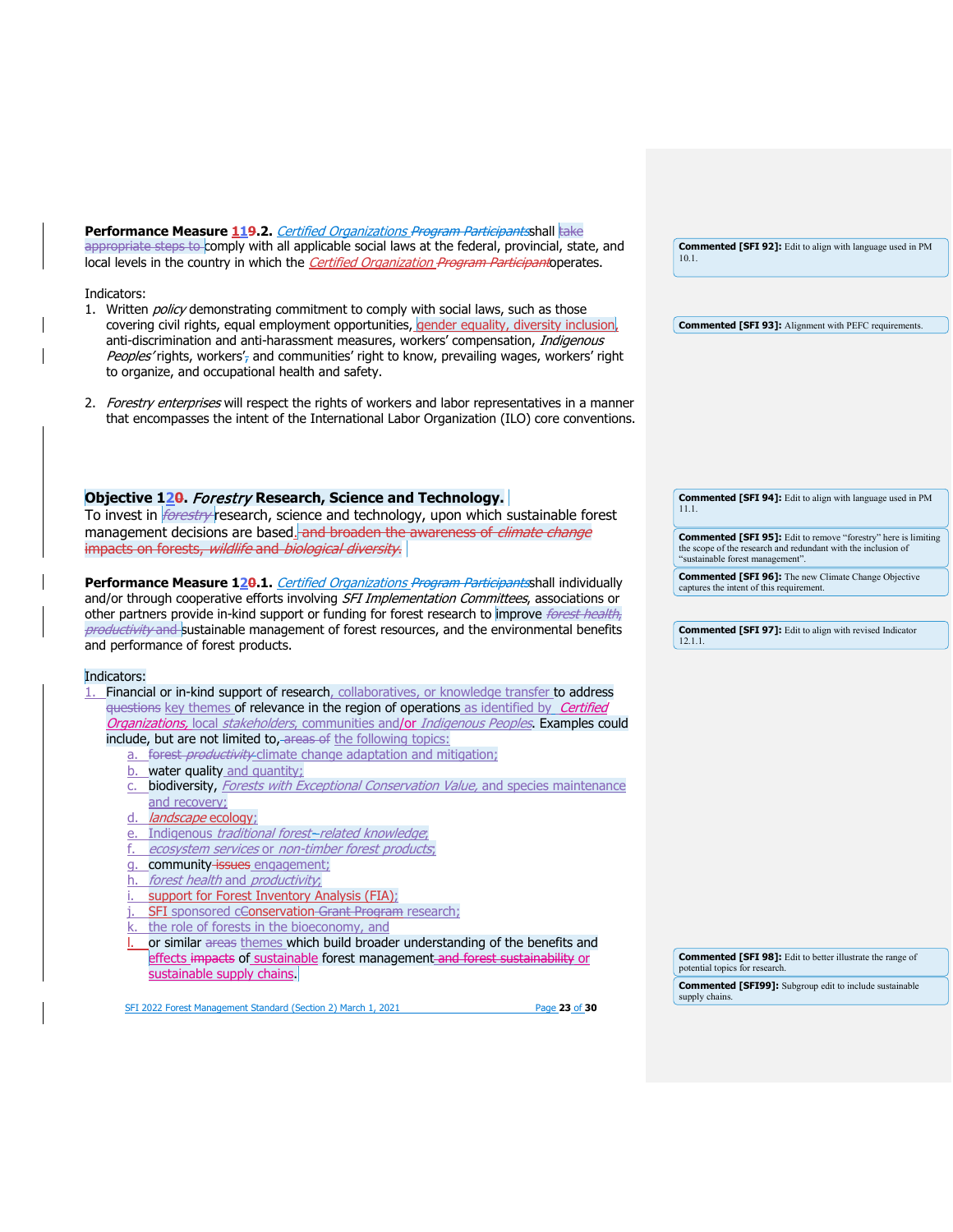2. Research on genetically modified engineered trees via forest tree biotechnology shall adhere to all applicable federal, state, and provincial regulations an Ensure that knowledge gained through research is shared, to the extent possible, to positively influence sustainable forest management. Consider the sharing of knowledge gained through research in appropriate formats toinfluence sustainable forest management.

Performance Measure 120.2. *Certified Organizations Program Participants*shall individually and/or through cooperative efforts involving SFI Implementation Committees, associations or other partners develop, contribute to, or use national, state, provincial or regional analyses in support of their *sustainable forestry programs.* 

Indicator:

- 1. Participation, individually and/or through cooperative efforts involving SFI Implementation Committees and/or associations at the national, state, provincial or regional level, in the development of some of the following information such as:
	- a. regeneration assessments;
	- b. *growth and drain* assessments;
	- c. *best management practices* implementation and conformance;
	- d. *biodiversity conservation* information for family forest owners; and
	- e. social, cultural, or economic benefit assessments; rand
	- f. *landscape-scale biodiversity* assessments which clarify the contributory role of sustainable forest management.

**Performance Measure 10.3.** Certified Organizations Program ParticipantsCertified Organizations shall individually and/or through cooperative efforts involving SFI Implementation Committees, associations or other partners broaden the awareness of climate change impacts on forests, wildlife and biological diversity.

#### Indicators:

- 1. Where available, monitor information generated from regional climate models on long term forest health, productivity and economic viability.
- Program ParticipantsCertified Organizations are knowledgeable about climate change impacts on *wildlife, wildlife habitats* and *conservation* of *biological diversity* through international, national, regional or local programs.

## <span id="page-23-0"></span>**Objective 131. Training and Education.**

To improve the implementation of *sustainable forestry* practices through appropriate training and education *programs*.

Performance Measure 13<sup>1</sup>.1. *Certified Organizations Program Participants*shall require appropriate training of personnel and contractors so that they are competent to fulfill their responsibilities under the SFI 2022 15-2019 Forest Management Standard.

#### Indicators:

1. Written statement of commitment to the SFI 202245-2019 Forest Management Standard communicated throughout the organization, particularly to facility and woodland managers, and field foresters.

SFI 2022 Forest Management Standard (Section 2) March 1, 2021 Page **24** of **30**

**Commented [SFI 100]:** Edit to strengthen the requirement.

**Commented [SFI 101]:** Edit to bring more specificity to the Performance Measure.

**Commented [SFI 102]:** Edit to expand the list of assessments that could be considered.

**Commented [SFI 103]:** This Performance Measure is no longer needed due to the new Climate Smart Forestry Objective.

**Commented [SFI 104]:** Edits to the requirements to Objective 13 will mirror those decided in the Fiber Sourcing Subgroups discussion for Fiber Sourcing Objective 6.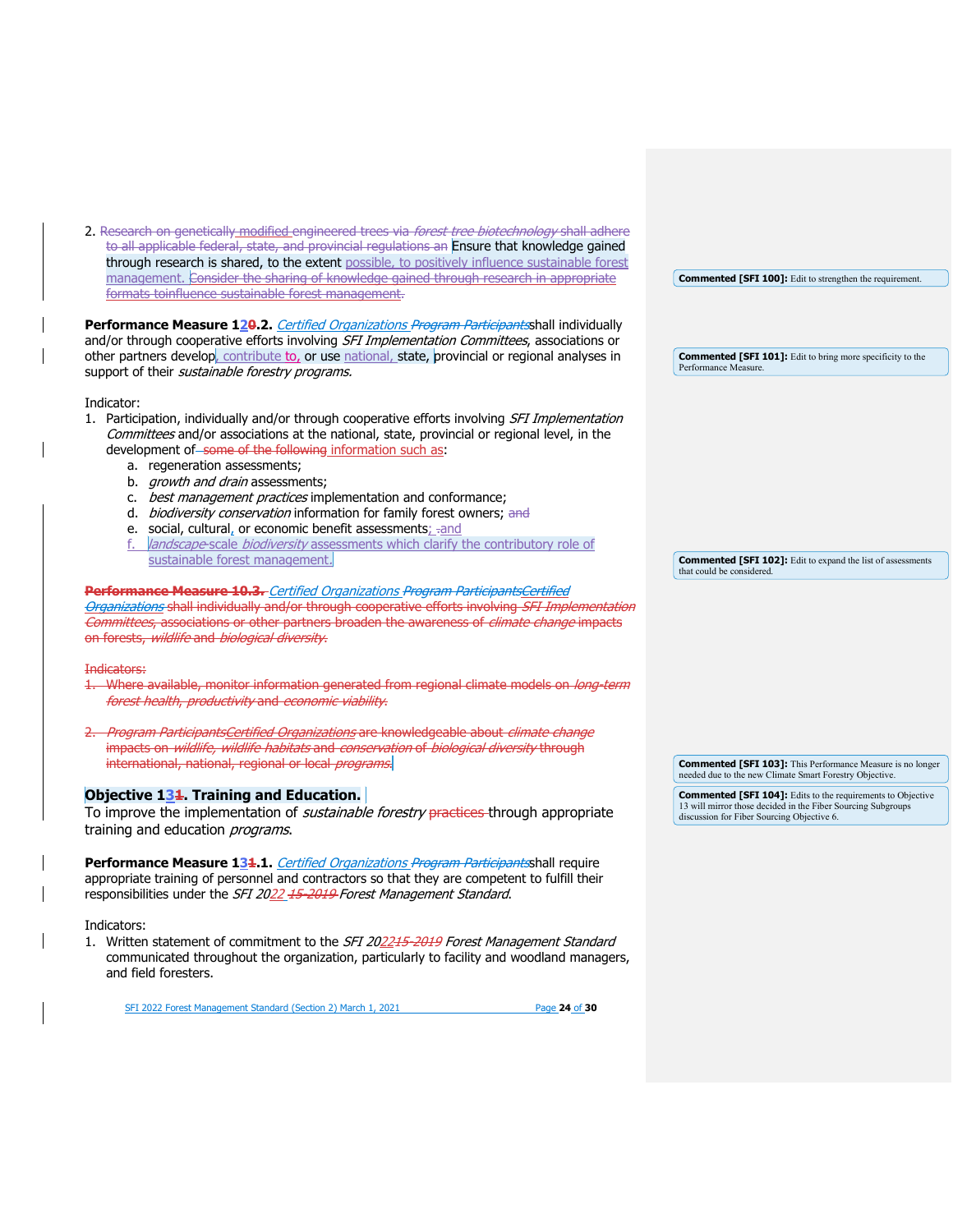| 2. Assignment and understanding of roles and responsibilities for achieving SFI 202215 2019<br>Forest Management Standard objectives.                                                                                                                                                                                                                                                                 |                                                                                                                      |
|-------------------------------------------------------------------------------------------------------------------------------------------------------------------------------------------------------------------------------------------------------------------------------------------------------------------------------------------------------------------------------------------------------|----------------------------------------------------------------------------------------------------------------------|
| 3. Staff education and training sufficient to their roles and responsibilities.                                                                                                                                                                                                                                                                                                                       |                                                                                                                      |
| Contractor education and training sufficient to their roles and responsibilities.<br>4.                                                                                                                                                                                                                                                                                                               |                                                                                                                      |
| Certified Organizations Program Participants shall have written agreements for the use of<br>5.<br>qualified logging professionals, certified loggingprofessionals (where available), and/or wood<br>producers that have completed training programs and are recognized as qualified logging<br>professionals_and/or_certified_logging_companies_                                                     | <b>Commented [SFI105]:</b> Edit from Logger Training Subgroup.                                                       |
|                                                                                                                                                                                                                                                                                                                                                                                                       | Edit aligns with same text in Fiber Sourcing PM 3.2.2.                                                               |
| Certified Organizations can choose to use the services of certified logging companies to<br>foster improvement in <i>wood producers. Certified Organizations</i> shall encourage the use of<br>certified logging companies where they are available and after consideration of other factors                                                                                                          |                                                                                                                      |
| involved in developing contractual relationships.                                                                                                                                                                                                                                                                                                                                                     | <b>Commented [SFI106]:</b> Edit to align with decision in the Logger<br>Training Subgroup discussion.                |
| Performance Measure 131.2. Certified Organizations Program Participantsshall work<br>individually and/or through cooperative efforts involving with SFI Implementation Committees,<br>logging or forestry associations, or appropriate agencies or others in the forestry community to<br>foster improvement in the professionalism of wood producers specific to qualified logging<br>professionals. |                                                                                                                      |
| Indicators:<br>1. Participation in or support of SFI Implementation Committees to establish criteria and<br>identify delivery mechanisms for <i>wood producer</i> core training courses that allow individuals<br>to attain qualified logging professional status. These criteria shall address at least the                                                                                          |                                                                                                                      |
| followingand periodic continuing education that address                                                                                                                                                                                                                                                                                                                                               | <b>Commented [SFI 107]:</b> Logger Training Subgroup edit to call<br>out requirements need to attain trained status. |
| a. awareness of <i>sustainable forestry principles</i> and the <i>SFI program</i> SFI's work across<br>four pillars: standards, conservation, community, and education;                                                                                                                                                                                                                               |                                                                                                                      |
| b. best management practices, including streamside management and road<br>construction, maintenance, and retirement;                                                                                                                                                                                                                                                                                  |                                                                                                                      |
| e. reforestation, invasive exotic plants and animals, forest resource conservation,<br>aesthetics and special sites,                                                                                                                                                                                                                                                                                  | <b>Commented [SFI 108]:</b> Moved to PM 13.2, Indicator 2 under                                                      |
| cd. awareness of responsibilities under the U.S. Endangered Species Act, the Canadian<br>Species at Risk Act, Forests with Exceptional Conservation Value (critically imperiled<br>and <i>imperiled</i> species and ecological communities), and other measures to <i>protect</i><br>biodiversity and wildlife habitat;                                                                               | continuing education requirements.                                                                                   |
| d. logging safety;<br>e. U.S. Occupational Safety and Health Administration (OSHA) and Canadian Centre for                                                                                                                                                                                                                                                                                            |                                                                                                                      |
| Occupational Health and Safety (CCOHS) regulations, wage and hour rules, and<br>other provincial, state, and local employment laws, and<br>other topics identified by - Certified Organizations and/or SFI Implementation<br>f.                                                                                                                                                                       |                                                                                                                      |
| Committees that improve their responsibilities in meeting the SFI 2022<br>Standardsstandards i. business management;                                                                                                                                                                                                                                                                                  | <b>Commented [SFI 109]:</b> Edit to call out option to recognize<br>other topics for as Core training.               |
| public policy and outreach; and<br>awareness of emerging technologies.                                                                                                                                                                                                                                                                                                                                | <b>Commented [SFI 110]:</b> Moved to continuing education -                                                          |
|                                                                                                                                                                                                                                                                                                                                                                                                       | Indicator 13.2.2                                                                                                     |

SFI 2022 Forest Management Standard (Section 2) March 1, 2021 Page 25 of 30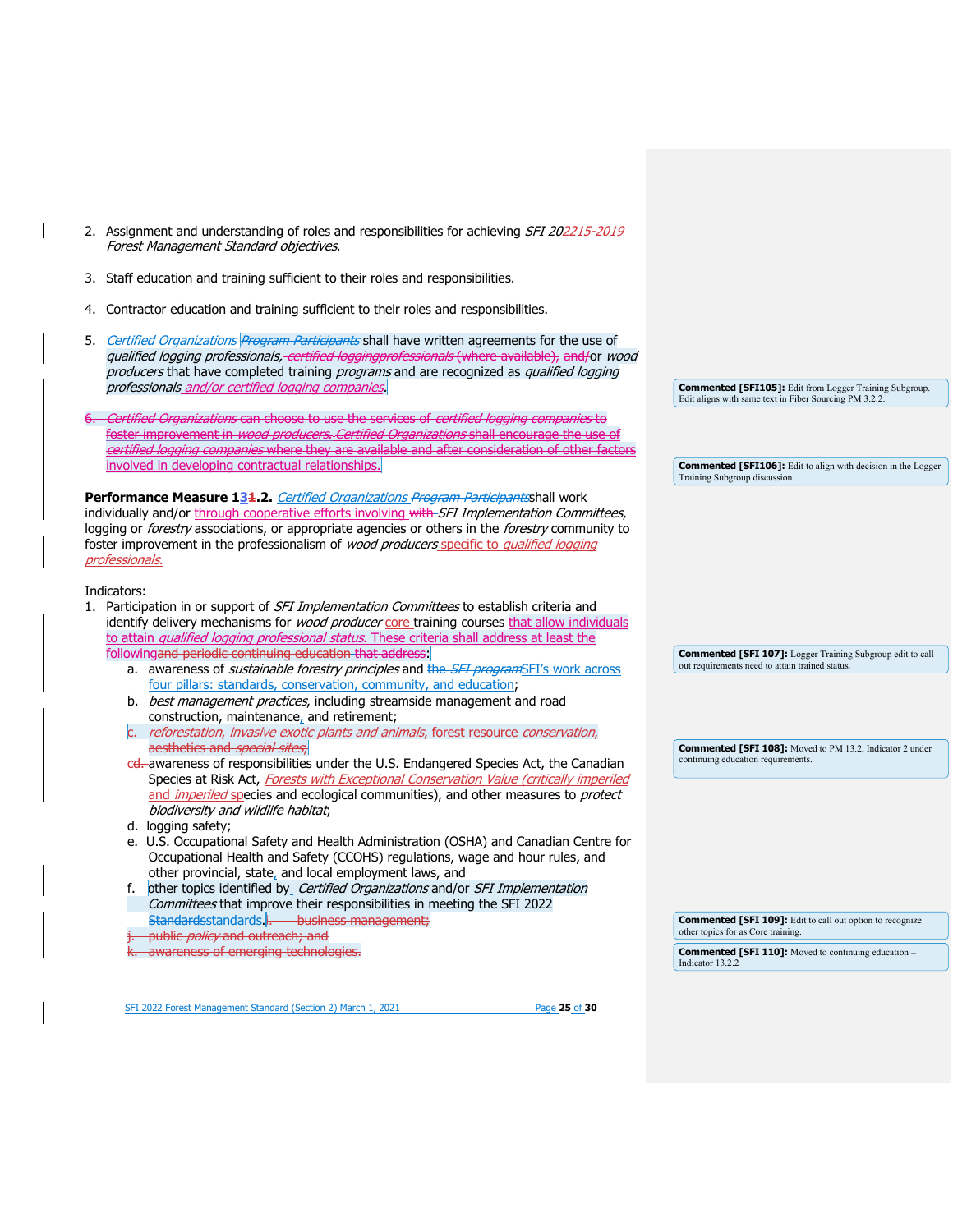| 2. Participation in or support of <i>SFI Implementation Committees</i> to establish criteria and   |
|----------------------------------------------------------------------------------------------------|
| identify delivery mechanisms for <i>wood producer</i> continuing education training courses that   |
| shall be taken by <i>qualified logging professionals</i> at least once every two years to maintain |
| their status. The continuing education training course(s) shall address one or more of the         |
| following topics:                                                                                  |
|                                                                                                    |
| quigranges of sustainable forests uninsinlessed the CEI program CEI's work associ-                 |

- awareness of *sustainable forestry principles* and\_<del>the *SFI* program;</del>SFI's work acro four pillars: standards, conservation, community, and education;
- b. best management practices, including streamside management and road construction, maintenance, and retirement;
- reforestation, invasive species management -exotic plants and animals, forest resource conservation, aesthetics and special sites;
- d.b. awareness of rare forested *natural communities* as identified by provincial or state agencies, or by credible organizations such as NatureServe and-The Nature Conservancy;
- ee. transportation issues;

a.

- fd. business management;
- ge. public policy and outreach;
- hf. awareness of emerging technologies;

wood producer training programs.

- ig. logging safety; or and
- jh. other topics identified by Certified Organization and/or SFI Implementation Committees that improve their responsibilities in meeting the SFI 2022 Standards. and

trends related to the effectiveness of the SFI Implementation Committee approved

**Commented [SFI 113]:** Edit to call out options to recognize other topics for as Core training.

**Commented [SFI 111]:** New Indicator to call out Continuing

**Commented [SFI 112]:** Aligns with comment above – repetition of core topics in Continuing Education for reinforcement.

Education for Qualified Logging Professionals.

- **Commented [SFI 114]:** Logger Training Subgroup edit. Replaced by (j).
- **Performance Measure 121.3.** Certified Organizations shall work individually and/or with SFI Implementation Committees, logging or forestry associations, or appropriate agencies or others in the forestry community to foster improvement in the professionalism of wood producers specific to *certified logging companiesprofessionals* where they exist.

13. Participation in or support of *SFI Implementation Committees* to establish criteria for recognition of logger certification *programs*, where they exist, that include:

- a. completion of SFI Implementation Committee recognized logger training programs and meeting continuing education requirements of the training *program* of key personnel;
- b. independent in the forest verification of conformance with the logger certification program standards;
- compliance with all applicable laws and regulations including responsibilities under the U.S. Endangered Species Act, the Canadian Species at Risk Act and other measures to *protect wildlife habitat including Forest with Exceptional Conservation* Value (critically imperiled and imperiled species and ecological communities);
- d. use of *best management practices* to *protect* water quality;
- e. adherence to a logging safety *program*;
- fr. compliance with acceptable *silviculture* and utilization standards;
- g. aesthetic management techniques employed where applicable; and
- adherence to a management or harvest plan that is site specific and agreed to by the forest landowner.
- SFI 2022 Forest Management Standard (Section 2) March 1, 2021 Page **26** of **30**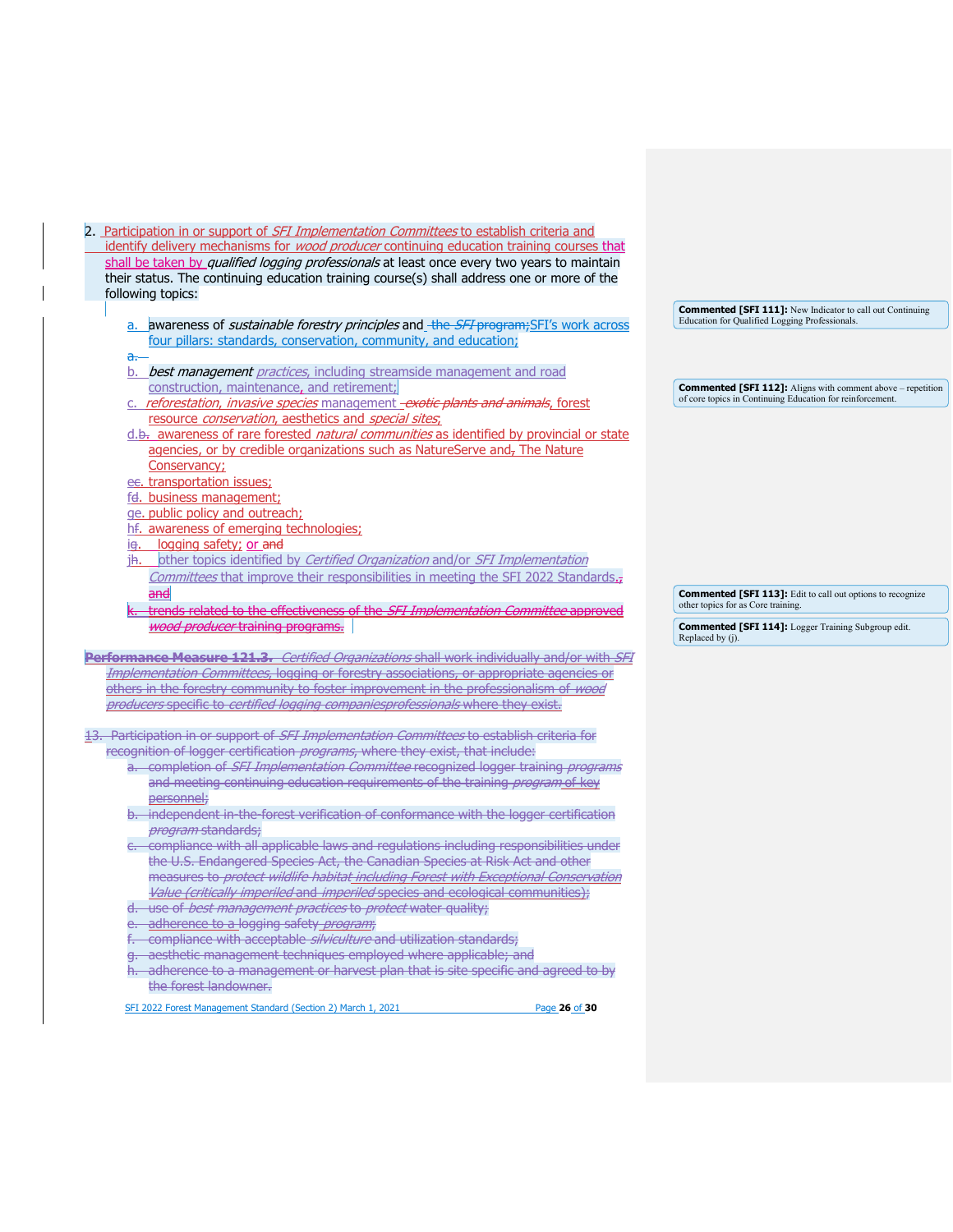independent verification that each crew includes an individual who: has completed the SFI Implementation Committee approved wood producer training program, is an owner of, employee of, or contracted by the *wood producer*, and iii. has direct responsibility and is on site regularly to consistently carry out the roles and responsibilities of the *wood producer*. **Objective 142. Community Involvement and Landowner Outreach**.

<span id="page-26-0"></span>To broaden the practice of *sustainable forestry* through public outreach, education, and involvement, and to support the efforts of *SFI Implementation Committees*.

Performance Measure 142.1. Certified OrganizationsProgram Participants shall support and promote efforts by consulting foresters, state, provincial and federal agencies, state or local groups, professional societies, conservation organizations, Indigenous Peoples and governments, community groups, sporting organizations, labor, universities, extension agencies, the American Tree Farm System® and/or other landowner cooperative programs to apply principles of sustainable forest management.

Indicators:

- 1. Support, including financial, for efforts of SFI Implementation Committees.
- 2. Support, individually and/or through cooperative efforts involving SFI Implementation Committees, education and outreach to forest landowners describing the importance and providing implementation guidance on:
	- a. best management practices;
	- b. *reforestation* and *afforestation*:
	- c. visual quality management;
	- d. conservation objectives, such as critical wildlife habitat elements, biodiversity, threatened and endangered species, and Forests with Exceptional Conservation Value;
	- e. management of harvest residue (e.g., slash, limbs, tops) considers economic, social, environmental factors (e.g., organicorganic, and nutrient value to future forests) and other utilization needs;
	- f. control of *invasive speciesexotic plants and animals*;
	- g. characteristics of *special sites*; and
	- h. reduction of wildfire risk;
	- i. use of qualified logging professionals, and qualified resource professionals and/or certified logging companies;
	- j. awareness of SFI, and
	- k. reporting of inconsistent practices.
- 3. Participation in efforts to support or promote *conservation* of managed forests through voluntary market-based incentive *programs* such as current-use taxation *programs, Forest* Legacy Program, conservation easements federal, state, or provincial cost share programs, or the SFI Conservation Grants Program.

**Performance Measure 142.2.** Certified OrganizationsProgram Participants shall individually and/or through cooperative efforts involving -membership in a-SFI Implementation

SFI 2022 Forest Management Standard (Section 2) March 1, 2021 Page **27** of **30**

**Commented [SFI115]:** Certified Logging Companies referenced in PM 13.1 and the definition of Certified Logging Company updated. PM removed.

**Commented [SFI116]:** Inclusion of Certified Logging Companies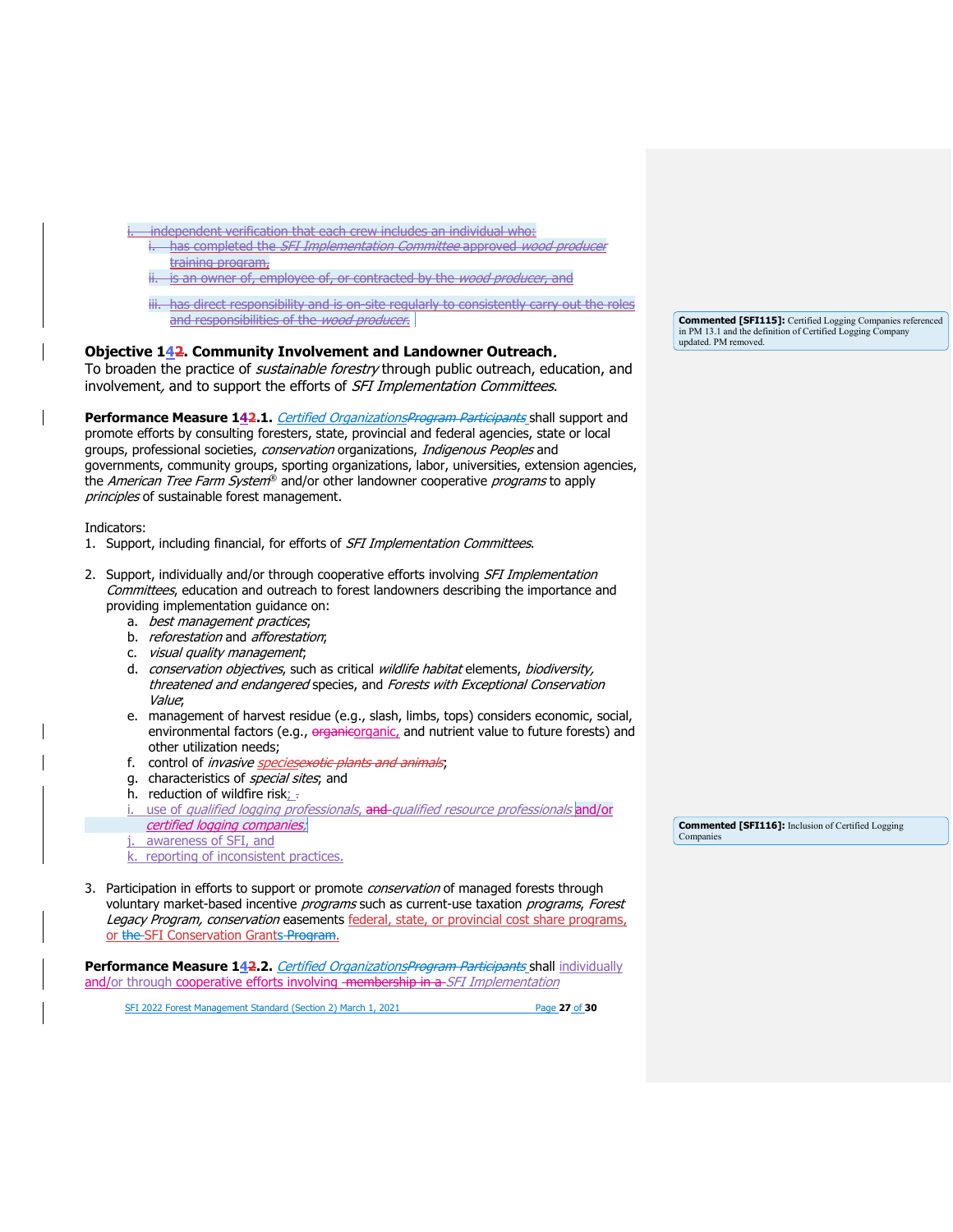Committee(s) support and promote, at the state, provincial or other appropriate levels, mechanisms for public outreach, education and involvement related to sustainable forest management.

Indicator:

- 1. Periodic educational opportunities for the public promoting sustainable forestry, such as
	- a. field tours, seminars, websites, webinars or workshops;
	- b. educational trips;
	- c. self-guided forest management trails;
	- d. publication of articles, educational pamphlets, or newsletters; or
	- e. support for national, state, provincial, and local *forestry* organizations and soil and water conservation districts.
	- f. engagement and support of teachers and/or students though programs such as Project Learning Tree.

**Performance Measure 142.3.** Certified Organizations Program Participantsshall, individually and/or through cooperative efforts including membership in a SFI Implementation Committee(s), establish, at the state, provincial, or other appropriate levels, procedures to address concerns raised by loggers, consulting foresters, employees, unions, stakeholders, the public or other *Certified Organizations* regarding management practices that appears inconsistent with the SFI Standard-standards principles and objectives.

#### Indicators:

- 1. Support for SFI Implementation Committees (e.g., toll-free numbers and other efforts) to address concerns about apparent nonconformanceing practices.
- 2. Process to receive and respond to public inquiries. SFI Implementation Committees shall submit data annually to *SFI Inc.* regarding concerns received and responses.

## <span id="page-27-0"></span>**Objective 153:** Public Land **Management Responsibilities.**

To participate and implement sustainable forest management on *public lands.* 

Performance Measure 153.1.-Certified Organizations Program Participants with forest management responsibilities on public lands shall participate in the development of public land planning and management processes.

Indicators:

- 1. Involvement in *public land* planning and management activities with appropriate governmental entities and the public.
- 2. Appropriate contact with local stakeholders over forest management issues through state, provincial, federal, or independent collaboration.

# <span id="page-27-1"></span>**Objective 164. Communications and Public Reporting.**

To increase transparency and to annually report progress on conformance with the SFI Forest Management Standard.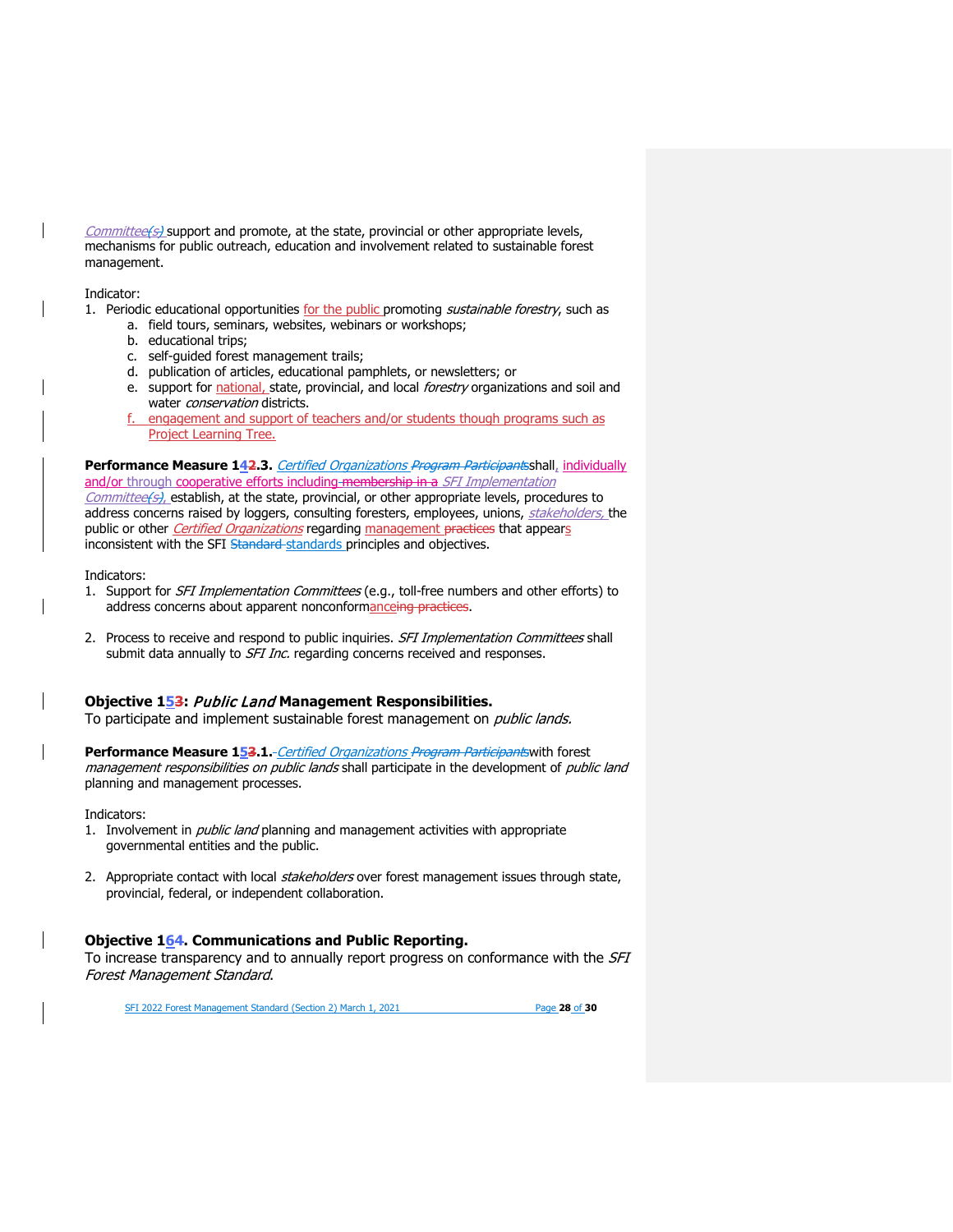Performance Measure 164.1. A Certified Organization Program Participant shall provide a summary audit report, prepared by the *certification body*, to *SFI Inc*. after the successful completion of a certification, recertification, or surveillance audit to the SFI 202215-2019 Forest Management Standard.

## Indicator:

1. The summary audit report submitted by the Certified Organizations Certified

- OrganizationProgram Participant (one copy must be in English), shall include, at a minimum, a. a description of the audit process, objectives and scope;
	- b. a description of substitute *indicators*, if any, used in the audit and a rationale for each;
	- c. the name of *Certified Organization Program Participant* that was audited, including its SFI representative;
	- d. a general description of the *Certified Organization's Program Participant's*forestland included in the audit;
	- e. the name of the certification body and lead auditor (names of the audit team members, including *technical experts* may be included at the discretion of the *audit* team and Certified OrganizationProgram Participant);
	- f. the dates the audit was conducted and completed;
	- g. a summary of the findings, including general descriptions of evidence of conformity and any nonconformities and corrective action plans to address them, opportunities for improvement, and exceptional management practices; and
	- h. the certification decision.

The summary audit report will be posted on the SFI Inc. website [\(www.forests.org\)](http://www.forests.org/) for public review.

Performance Measure 164.2. Certified Organizations Program Participantsshall report annually to *SFI Inc.* on their conformance with the *SFI 2022 45-2019 Forest Management* Standard.

Indicators:

- 1. Prompt response to the SFI annual progress report survey.
- 2. Record keeping for all the categories of information needed for SFI annual progress report surveys.
- 3. Maintenance of copies of past survey reports to document progress and improvements to demonstrate conformance to the SFI 202215-2019 Forest Management Standard.

## <span id="page-28-0"></span>**Objective 175. Management Review and Continual Improvement.**

To promote continual improvement in the practice of *sustainable forestry* by conducting a management review and monitoring performance.

Performance Measure 175.1. Certified Organizations Program Participantsshall establish a management review system to examine findings and progress in implementing the SFI 202245-2019 Forest Management Standard, to make appropriate improvements in programs, and to inform their employees of changes.

SFI 2022 Forest Management Standard (Section 2) March 1, 2021 Page **29** of **30**